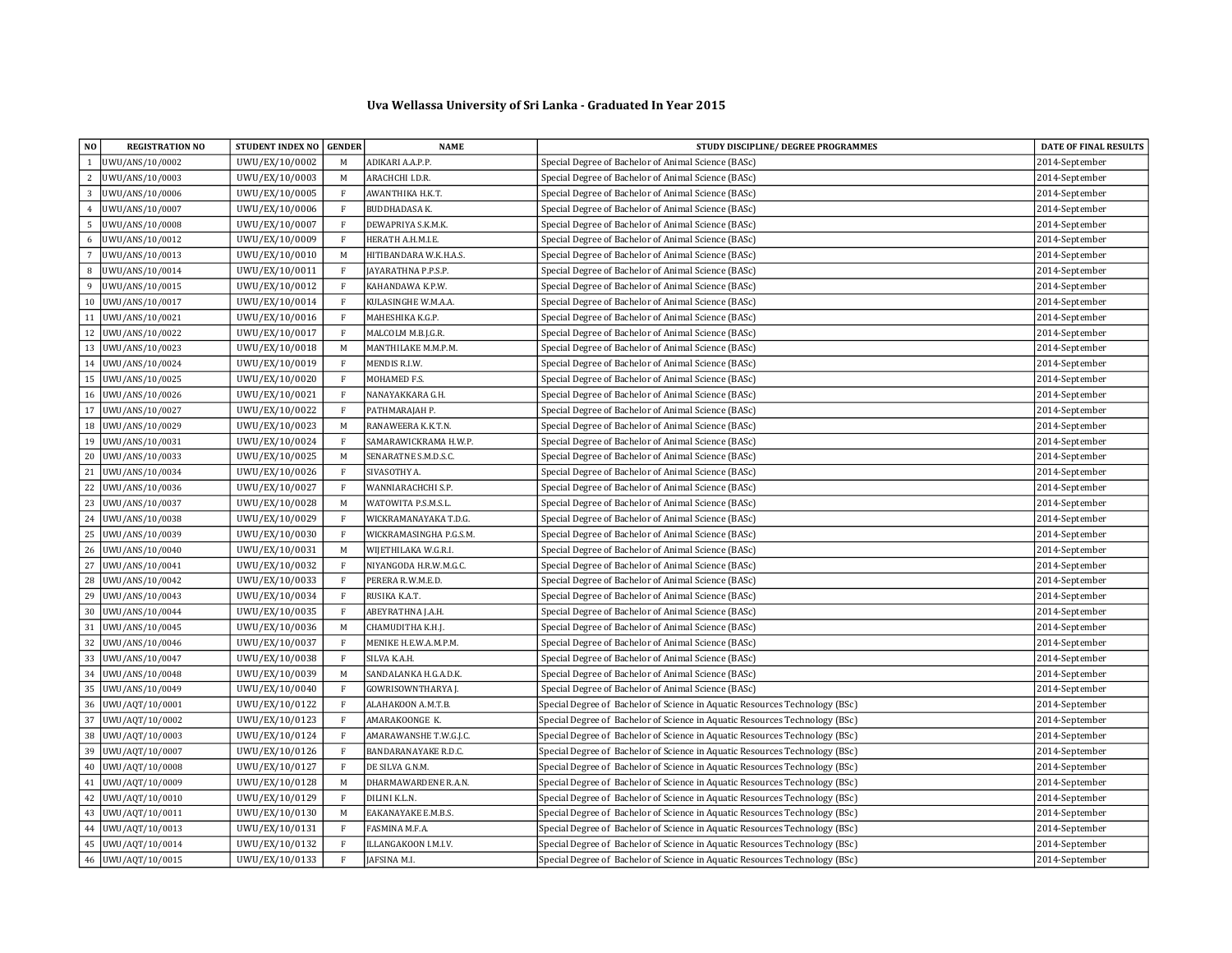| 47       | UWU/AQT/10/0016                    | UWU/EX/10/0134                   | F            | JATHUNGA M.I.                            | Special Degree of Bachelor of Science in Aquatic Resources Technology (BSc)    | 2014-September                   |
|----------|------------------------------------|----------------------------------|--------------|------------------------------------------|--------------------------------------------------------------------------------|----------------------------------|
| 48       | UWU/AQT/10/0017                    | UWU/EX/10/0135                   | M            | EEWANTHA P.D.A.                          | Special Degree of Bachelor of Science in Aquatic Resources Technology (BSc)    | 2014-September                   |
| 49       | UWU/AQT/10/0018                    | UWU/EX/10/0136                   | M            | KALUBOWILA K.S.H.                        | Special Degree of Bachelor of Science in Aquatic Resources Technology (BSc)    | 2014-September                   |
| 50       | UWU/AQT/10/0019                    | UWU/EX/10/0137                   | M            | KARUNASENA K.D.B.P.                      | Special Degree of Bachelor of Science in Aquatic Resources Technology (BSc)    | 2014-September                   |
| 51       | UWU/AQT/10/0020                    | UWU/EX/10/0138                   | $\mathbf{F}$ | KODISINGHE K.A.J.L.                      | Special Degree of Bachelor of Science in Aquatic Resources Technology (BSc)    | 2014-September                   |
| 52       | UWU/AQT/10/0021                    | UWU/EX/10/0139                   | $\mathbf{F}$ | KODITHUWAKKU H.                          | Special Degree of Bachelor of Science in Aquatic Resources Technology (BSc)    | 2014-September                   |
| 53       | UWU/AQT/10/0022                    | UWU/EX/10/0140                   | F            | KRISHNANANTHAM K.                        | Special Degree of Bachelor of Science in Aquatic Resources Technology (BSc)    | 2014-September                   |
| 54       | UWU/AQT/10/0023                    | UWU/EX/10/0141                   | $\mathbf{F}$ | KULATHUNGE W.R.S.                        | Special Degree of Bachelor of Science in Aquatic Resources Technology (BSc)    | 2014-September                   |
| 55       | UWU/AQT/10/0025                    | UWU/EX/10/0143                   | M            | MAHALIYANA A.S.                          | Special Degree of Bachelor of Science in Aquatic Resources Technology (BSc)    | 2014-September                   |
| 56       | UWU/AQT/10/0027                    | UWU/EX/10/0144                   | M            | NAVEENAN M.                              | Special Degree of Bachelor of Science in Aquatic Resources Technology (BSc)    | 2014-September                   |
| 57       | UWU/AQT/10/0029                    | UWU/EX/10/0145                   | $\mathbf{F}$ | NISANSALA R.A.C.                         | Special Degree of Bachelor of Science in Aquatic Resources Technology (BSc)    | 2014-September                   |
| 58       | UWU/AQT/10/0030                    | UWU/EX/10/0146                   | F            | NISANSALA R.M.H.N.K.                     | Special Degree of Bachelor of Science in Aquatic Resources Technology (BSc)    | 2014-September                   |
| 59       | UWU/AQT/10/0032                    | UWU/EX/10/0147                   | $\rm F$      | PALIHAWADANA N.N.                        | Special Degree of Bachelor of Science in Aquatic Resources Technology (BSc)    | 2014-September                   |
| 60       | UWU/AQT/10/0033                    | UWU/EX/10/0148                   | $\mathbf{F}$ | PRABHANI K.G.M.                          | Special Degree of Bachelor of Science in Aquatic Resources Technology (BSc)    | 2014-September                   |
| 61       | UWU/AQT/10/0034                    | UWU/EX/10/0149                   | F            | SENAVIRATHNE W.M.A.                      | Special Degree of Bachelor of Science in Aquatic Resources Technology (BSc)    | 2014-September                   |
| 62       | UWU/AQT/10/0035                    | UWU/EX/10/0150                   | $\mathbf F$  | SEWWANDI A.G.S.                          | Special Degree of Bachelor of Science in Aquatic Resources Technology (BSc)    | 2014-September                   |
| 63       | UWU/AQT/10/0036                    | UWU/EX/10/0151                   | M            | THILAKARATHNA S.M.H.B.                   | Special Degree of Bachelor of Science in Aquatic Resources Technology (BSc)    | 2014-September                   |
| 64       | UWU/AQT/10/0037                    | UWU/EX/10/0152                   | $\rm F$      | WANNIARACHCHIGE M.K.                     | Special Degree of Bachelor of Science in Aquatic Resources Technology (BSc)    | 2014-September                   |
| 65       | UWU/AQT/10/0040                    | UWU/EX/10/0154                   | $\rm F$      | WEERASURIYA H.M.C.P.                     | Special Degree of Bachelor of Science in Aquatic Resources Technology (BSc)    | 2014-September                   |
| 66       | UWU/AQT/10/0041                    | UWU/EX/10/0155                   | $\rm F$      | WICKRAMA G.M.G.M.M.                      | Special Degree of Bachelor of Science in Aquatic Resources Technology (BSc)    | 2014-September                   |
| 67       | UWU/AQT/10/0042                    | UWU/EX/10/0156                   | F            | WIJAYANANDA H.I.                         | Special Degree of Bachelor of Science in Aquatic Resources Technology (BSc)    | 2014-September                   |
| 68       | UWU/AQT/10/0044                    | UWU/EX/10/0158                   | M            | ZAKY M.F.A.                              | Special Degree of Bachelor of Science in Aquatic Resources Technology (BSc)    | 2014-September                   |
| 69       | UWU/AQT/10/0045                    | UWU/EX/10/0159                   | F            | JAYAMPATHI O.M.M.D.                      | Special Degree of Bachelor of Science in Aquatic Resources Technology (BSc)    | 2014-September                   |
| 70       | UWU/AQT/10/0046                    | UWU/EX/10/0160                   | F            | WIMALASIRI W.D.P.D.                      | Special Degree of Bachelor of Science in Aquatic Resources Technology (BSc)    | 2014-September                   |
| 71       | UWU/AQT/10/0049                    | UWU/EX/10/0163                   | $\rm F$      | WIJAYASINGHA T.W.S.H.                    | Special Degree of Bachelor of Science in Aquatic Resources Technology (BSc)    | 2014-September                   |
| 72       | UWU/AQT/10/0050                    | UWU/EX/10/0164                   | $\rm F$      | RANAWELLA R.L.A.B.H.                     | Special Degree of Bachelor of Science in Aquatic Resources Technology (BSc)    | 2014-September                   |
| 73       | UWU/AQT/10/0051                    | UWU/EX/10/0165                   | F            | WEERASEKARA W.M.H.P.                     | Special Degree of Bachelor of Science in Aquatic Resources Technology (BSc)    | 2014-September                   |
| 74       | UWU/AQT/09/0033                    | UWU/EX/09/0167                   | M            | PRIYADARSHANA R.W.H.H.                   | Special Degree of Bachelor of Science in Aquatic Resources Technology (BSc)    | 2014-September                   |
| 75       | UWU/CST/10/0001                    | UWU/EX/10/0251                   | $\mathbf{F}$ | ABEYNAYAKE K.K.P.N.                      | Special Degree of Bachelor of Science in Computer Science and Technology (BSc) | 2014-September                   |
| 76       | UWU/CST/10/0002                    | UWU/EX/10/0252                   | M            | AMARASINGHE G.D.S.D.                     | Special Degree of Bachelor of Science in Computer Science and Technology (BSc) | 2014-September                   |
| 77       | UWU/CST/10/0004                    | UWU/EX/10/0253                   | M            | ARIYARATHNE K.A.S.                       | Special Degree of Bachelor of Science in Computer Science and Technology (BSc) | 2014-September                   |
| 78       | UWU/CST/10/0006                    | UWU/EX/10/0254                   | M            | BANDARA H.M.A.U.                         | Special Degree of Bachelor of Science in Computer Science and Technology (BSc) | 2014-September                   |
| 79       | UWU/CST/10/0007                    | UWU/EX/10/0255                   | M            | BANDARA K.M.I.                           | Special Degree of Bachelor of Science in Computer Science and Technology (BSc) | 2014-September                   |
| 80       | UWU/CST/10/0008                    | UWU/EX/10/0256                   | M            | CHANDRASENA W.A.K.H.                     | Special Degree of Bachelor of Science in Computer Science and Technology (BSc) | 2014-September                   |
| 81       | UWU/CST/10/0009                    | UWU/EX/10/0257                   | $\mathbf{F}$ | CROOS J.S.                               | Special Degree of Bachelor of Science in Computer Science and Technology (BSc) | 2014-September                   |
| 82       | UWU/CST/10/0010                    | UWU/EX/10/0258                   | $\rm F$      | DILSHANI H.M.W.R.                        | Special Degree of Bachelor of Science in Computer Science and Technology (BSc) | 2014-September                   |
| 83       | UWU/CST/10/0011                    | UWU/EX/10/0259                   | M            | DIMANTHA M.G.T.                          | Special Degree of Bachelor of Science in Computer Science and Technology (BSc) | 2014-September                   |
| 84       | UWU/CST/10/0013                    | UWU/EX/10/0261                   | M            | GALAPPATHTHI M.                          | Special Degree of Bachelor of Science in Computer Science and Technology (BSc) | 2014-September                   |
| 85       | UWU/CST/10/0014                    | UWU/EX/10/0262                   | $\rm F$      | ILOSHINI P.A.A                           | Special Degree of Bachelor of Science in Computer Science and Technology (BSc) | 2014-September                   |
| 86       | UWU/CST/10/0017                    | UWU/EX/10/0265                   | F            | JAYATHUNGA D.P.                          | Special Degree of Bachelor of Science in Computer Science and Technology (BSc) | 2014-September                   |
| 87       | UWU/CST/10/0018                    | UWU/EX/10/0266                   | M            | JAYAWARDENA D.I.D.D.                     | Special Degree of Bachelor of Science in Computer Science and Technology (BSc) | 2014-September                   |
| 88       | UWU/CST/10/0019                    | UWU/EX/10/0267                   | M            | JAYAWARDHANA H.M.D.T.                    | Special Degree of Bachelor of Science in Computer Science and Technology (BSc) | 2014-September                   |
| 89       | UWU/CST/10/0020                    | UWU/EX/10/0268                   | M            | KAKULAWALA K.G.L.S.K.                    | Special Degree of Bachelor of Science in Computer Science and Technology (BSc) | 2014-September                   |
| 90       | UWU/CST/10/0021                    | UWU/EX/10/0269                   | F            | KANTHASAMY G.                            | Special Degree of Bachelor of Science in Computer Science and Technology (BSc) | 2014-September                   |
| 91       | UWU/CST/10/0022                    | UWU/EX/10/0270                   | $\,$ F       | MAHALINGAM S.                            | Special Degree of Bachelor of Science in Computer Science and Technology (BSc) | 2014-September                   |
| 92       | UWU/CST/10/0023<br>UWU/CST/10/0025 | UWU/EX/10/0271                   | M            | NANTHAKUMARAN T.                         | Special Degree of Bachelor of Science in Computer Science and Technology (BSc) | 2014-September                   |
| 93       |                                    | UWU/EX/10/0272                   | M            | PERERA G.M.I.L                           | Special Degree of Bachelor of Science in Computer Science and Technology (BSc) | 2014-September                   |
| 94<br>95 | UWU/CST/10/0026<br>UWU/CST/10/0027 | UWU/EX/10/0273<br>UWU/EX/10/0274 | M<br>M       | PILAPITIYA P.G.N.S.S.<br>PRASAD S.A.G.S. | Special Degree of Bachelor of Science in Computer Science and Technology (BSc) | 2014-September<br>2014-September |
|          | 96   UWU/CST/10/0028               |                                  |              |                                          | Special Degree of Bachelor of Science in Computer Science and Technology (BSc) |                                  |
|          |                                    | UWU/EX/10/0275                   | M            | PREMADASA D.H.A.J.                       | Special Degree of Bachelor of Science in Computer Science and Technology (BSc) | 2014-September                   |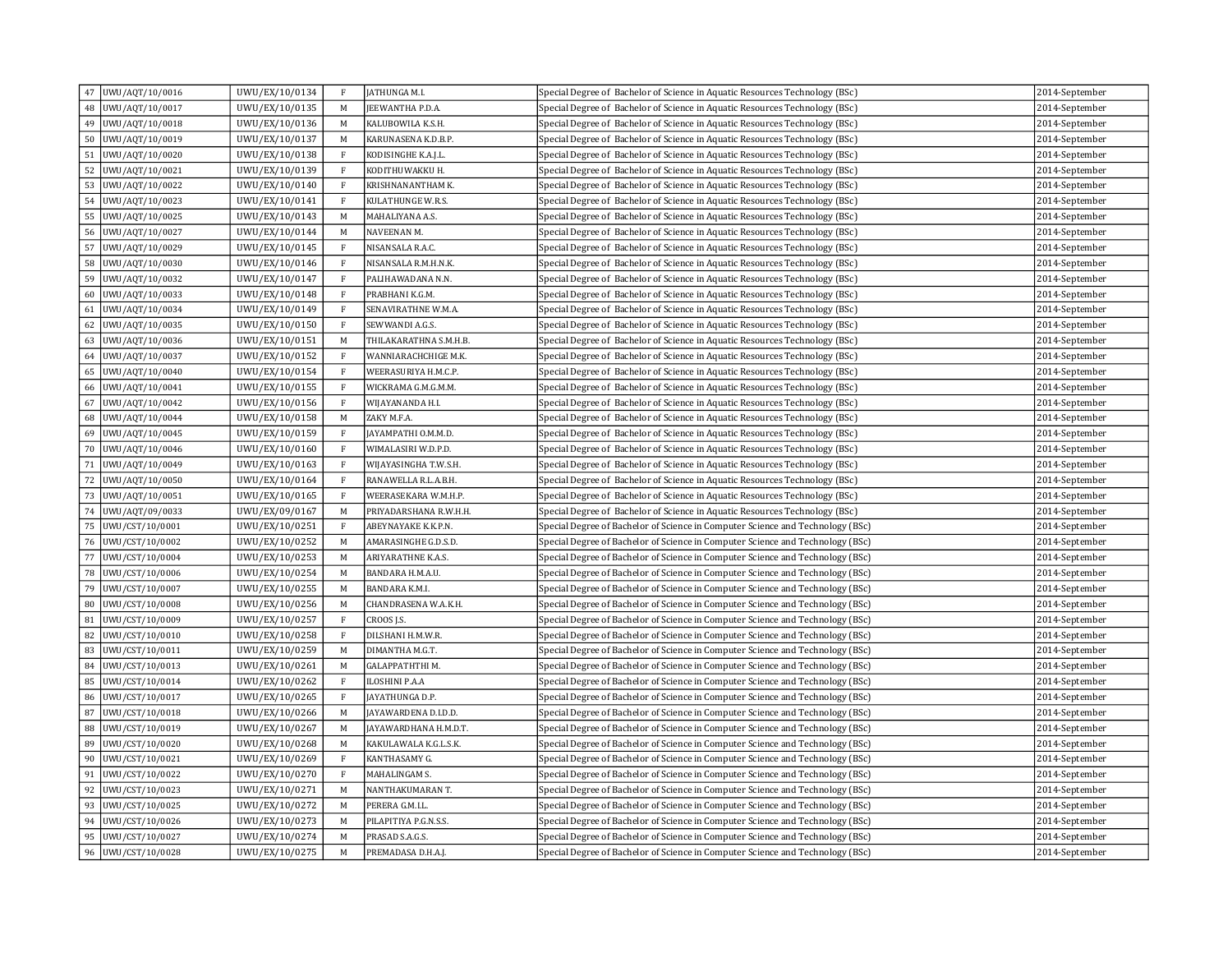| UWU/CST/10/0029<br>97 | UWU/EX/10/0276 | M            | PRIYANKARA W.M.S.        | Special Degree of Bachelor of Science in Computer Science and Technology (BSc)             | 2014-September |
|-----------------------|----------------|--------------|--------------------------|--------------------------------------------------------------------------------------------|----------------|
| 98<br>UWU/CST/10/0030 | UWU/EX/10/0277 | $\mathbf{F}$ | PUNCHIHEWA S.K.          | Special Degree of Bachelor of Science in Computer Science and Technology (BSc)             | 2014-September |
| 99<br>UWU/CST/10/0031 | UWU/EX/10/0278 | $\mathbf{F}$ | RAJIYA M.I.F.            | Special Degree of Bachelor of Science in Computer Science and Technology (BSc)             | 2014-September |
| 100 UWU/CST/10/0032   | UWU/EX/10/0279 | M            | RAMANAN S.               | Special Degree of Bachelor of Science in Computer Science and Technology (BSc)             | 2014-September |
| 101 UWU/CST/10/0033   | UWU/EX/10/0280 | $\mathbf{F}$ | SEBASTIAMPILLAI S.       | Special Degree of Bachelor of Science in Computer Science and Technology (BSc)             | 2014-September |
| 102 UWU/CST/10/0035   | UWU/EX/10/0282 | $\mathbf{F}$ | SHAMILA U.L.             | Special Degree of Bachelor of Science in Computer Science and Technology (BSc)             | 2014-September |
| 103 UWU/CST/10/0036   | UWU/EX/10/0283 | M            | SHARMILAN A.             | Special Degree of Bachelor of Science in Computer Science and Technology (BSc)             | 2014-September |
| 104 UWU/CST/10/0037   | UWU/EX/10/0284 | $\rm F$      | STEWART M.P.             | Special Degree of Bachelor of Science in Computer Science and Technology (BSc)             | 2014-September |
| 105 UWU/CST/10/0038   | UWU/EX/10/0285 | M            | SUBASINGHE S.P.N.P.      | Special Degree of Bachelor of Science in Computer Science and Technology (BSc)             | 2014-September |
| 106 UWU/CST/10/0040   | UWU/EX/10/0287 | M            | THANISH M.N.M.           | Special Degree of Bachelor of Science in Computer Science and Technology (BSc)             | 2014-September |
| 107 UWU/CST/10/0041   | UWU/EX/10/0288 | M            | THANUSHAN K.             | Special Degree of Bachelor of Science in Computer Science and Technology (BSc)             | 2014-September |
| 108 UWU/CST/10/0042   | UWU/EX/10/0289 | M            | THILAKARATHNA H.L.M.     | Special Degree of Bachelor of Science in Computer Science and Technology (BSc)             | 2014-September |
| 109 UWU/CST/10/0043   | UWU/EX/10/0290 | M            | THILAKARATHNE K.D.G.P.C. | Special Degree of Bachelor of Science in Computer Science and Technology (BSc)             | 2014-September |
| 110 UWU/CST/10/0044   | UWU/EX/10/0291 | M            | VAGEESAN M.              | Special Degree of Bachelor of Science in Computer Science and Technology (BSc)             | 2014-September |
| 111 UWU/CST/10/0045   | UWU/EX/10/0292 | $\mathbf{F}$ | VITHYASAKARAN A.         | Special Degree of Bachelor of Science in Computer Science and Technology (BSc)             | 2014-September |
| 112 UWU/CST/10/0046   | UWU/EX/10/0293 | M            | WEERASOORIYA W.M.P.S.    | Special Degree of Bachelor of Science in Computer Science and Technology (BSc)             | 2014-September |
| 113 UWU/CST/10/0047   | UWU/EX/10/0294 | M            | WILEBADAARACHCHI P.B.    | Special Degree of Bachelor of Science in Computer Science and Technology (BSc)             | 2014-September |
| 114 UWU/CST/06/0010   | UWU/EX/06/0069 | $\rm F$      | FAZLEENA M.U.F.          | Special Degree of Bachelor of Science in Computer Science and Technology (BSc)             | 2014-September |
| 115 UWU/EAG/10/0003   | UWU/EX/10/0041 | $\,$ F       | CHATHURANGI K.R.S.       | Special Degree of Bachelor of Science in Export Agriculture (BSc)                          | 2014-September |
| 116 UWU/EAG/10/0005   | UWU/EX/10/0042 | $\mathbf{F}$ | ABEYSINGHE M.M.D.A.      | Special Degree of Bachelor of Science in Export Agriculture (BSc)                          | 2014-September |
| 117 UWU/EAG/10/0009   | UWU/EX/10/0044 | $\mathbf{F}$ | DISANAYAKA S.G.H.C.K.    | Special Degree of Bachelor of Science in Export Agriculture (BSc)                          | 2014-September |
| 118 UWU/EAG/10/0010   | UWU/EX/10/0045 | $\mathbf{F}$ | DISSANAYAKE D.R.T.N.K.   | Special Degree of Bachelor of Science in Export Agriculture (BSc)                          | 2014-September |
| 119 UWU/EAG/10/0012   | UWU/EX/10/0047 | M            | EKANAYAKA R.B.           | Special Degree of Bachelor of Science in Export Agriculture (BSc)                          | 2014-September |
| 120 UWU/EAG/10/0013   | UWU/EX/10/0048 | $\mathbf{F}$ | GUNASEKARA L.K.C.K.      | Special Degree of Bachelor of Science in Export Agriculture (BSc)                          | 2014-September |
| 121 UWU/EAG/10/0014   | UWU/EX/10/0049 | $\mathbf{F}$ | GUNAWARDANA A.W.G.H.T.   | Special Degree of Bachelor of Science in Export Agriculture (BSc)                          | 2014-September |
| 122 UWU/EAG/10/0015   | UWU/EX/10/0050 | $\mathbf{F}$ | HALUWANA H.M.M.K.        | Special Degree of Bachelor of Science in Export Agriculture (BSc)                          | 2014-September |
| 123 UWU/EAG/10/0016   | UWU/EX/10/0051 | $\mathbf{F}$ | JAYALATH J.K.S.          | Special Degree of Bachelor of Science in Export Agriculture (BSc)                          | 2014-September |
| 124 UWU/EAG/10/0017   | UWU/EX/10/0052 | $\mathbf{F}$ | JAYARATHNA R.G.Y.H.      | Special Degree of Bachelor of Science in Export Agriculture (BSc)                          | 2014-September |
| 125 UWU/EAG/10/0020   | UWU/EX/10/0053 | $\mathbf{F}$ | EGATHEESWARAN J.         | Special Degree of Bachelor of Science in Export Agriculture (BSc)                          | 2014-September |
| 126 UWU/EAG/10/0021   | UWU/EX/10/0054 | M            | KARUNARATHNA H.G.S.T.    | Special Degree of Bachelor of Science in Export Agriculture (BSc)                          | 2014-September |
| 127 UWU/EAG/10/0025   | UWU/EX/10/0057 | $\,$ F       | LAKMALI W.G.S.           | Special Degree of Bachelor of Science in Export Agriculture (BSc)                          | 2014-September |
| 128 UWU/EAG/10/0027   | UWU/EX/10/0059 | M            | MARASINGHE H.C.          | Special Degree of Bachelor of Science in Export Agriculture (BSc)                          | 2014-September |
| 129 UWU/EAG/10/0028   | UWU/EX/10/0060 | $\mathbf{F}$ | NANAYAKKARA N.G.A.S.     | Special Degree of Bachelor of Science in Export Agriculture (BSc)                          | 2014-September |
| 130 UWU/EAG/10/0030   | UWU/EX/10/0062 | $\mathbf{F}$ | NIRMANI W.D.T.           | Special Degree of Bachelor of Science in Export Agriculture (BSc)                          | 2014-September |
| 131 UWU/EAG/10/0031   | UWU/EX/10/0063 | $\,$ F       | PATHIRANA S.M.           | Special Degree of Bachelor of Science in Export Agriculture (BSc)                          | 2014-September |
| 132 UWU/EAG/10/0032   | UWU/EX/10/0064 | $\mathbf{F}$ | PAVITHIRA E.             | Special Degree of Bachelor of Science in Export Agriculture (BSc)                          | 2014-September |
| 133 UWU/EAG/10/0033   | UWU/EX/10/0065 | M            | PERERA M.T.D.C.          | Special Degree of Bachelor of Science in Export Agriculture (BSc)                          | 2014-September |
| 134 UWU/EAG/10/0034   | UWU/EX/10/0066 | M            | RANAWEERA R.A.T.B.K.     | Special Degree of Bachelor of Science in Export Agriculture (BSc)                          | 2014-September |
| 135 UWU/EAG/10/0035   | UWU/EX/10/0067 | $\mathbf{F}$ | RATHNAYAKE R.M.D.C.      | Special Degree of Bachelor of Science in Export Agriculture (BSc)                          | 2014-September |
| 136 UWU/EAG/10/0037   | UWU/EX/10/0068 | $\mathbf{F}$ | SAMARASINGHE S.P.R.R.    | Special Degree of Bachelor of Science in Export Agriculture (BSc)                          | 2014-September |
| 137 UWU/EAG/10/0042   | UWU/EX/10/0071 | $\mathbf{F}$ | THILAKARATHNA K.W.       | Special Degree of Bachelor of Science in Export Agriculture (BSc)                          | 2014-September |
| 138 UWU/EAG/10/0044   | UWU/EX/10/0072 | $\mathbf{F}$ | WEERASINGHE T.M.A.N.     | Special Degree of Bachelor of Science in Export Agriculture (BSc)                          | 2014-September |
| 139 UWU/EAG/10/0045   | UWU/EX/10/0073 | $\mathbf{F}$ | WIJESINGHE W.G.D.L.C.    | Special Degree of Bachelor of Science in Export Agriculture (BSc)                          | 2014-September |
| 140 UWU/EAG/10/0047   | UWU/EX/10/0074 | $\rm F$      | ARIYASINGHE G.G.N.T.     | Special Degree of Bachelor of Science in Export Agriculture (BSc)                          | 2014-September |
| 141 UWU/EAG/10/0048   | UWU/EX/10/0075 | $\mathbf{F}$ | DALADAWATTA N.P.         | Special Degree of Bachelor of Science in Export Agriculture (BSc)                          | 2014-September |
| 142 UWU/EAG/10/0054   | UWU/EX/10/0080 | $\mathbf{F}$ | NISHAYA K.M.C.           | Special Degree of Bachelor of Science in Export Agriculture (BSc)                          | 2014-September |
| 143 UWU/EAG/09/0005   | UWU/EX/09/0051 | $\mathbf{F}$ | BEGAM M.H.R.             | Special Degree of Bachelor of Science in Export Agriculture (BSc)                          | 2014-September |
| 144 UWU/EAG/09/0022   | UWU/EX/09/0068 | $\mathbf{F}$ | LAKSHANI P.T.P.          | Special Degree of Bachelor of Science in Export Agriculture (BSc)                          | 2014-September |
| 145 UWU/EAG/09/0036   | UWU/EX/09/0081 | M            | SUDASINGHE S.P.          | Special Degree of Bachelor of Science in Export Agriculture (BSc)                          | 2014-September |
| 146 UWU/ENM/10/0001   | UWU/EX/10/0381 | $\rm F$      | ABEYKOON A.M.K.G.M.D.    | Special Degree of Bachelor of Business Management in Entrepreneurship and Management (BBM) | 2014-September |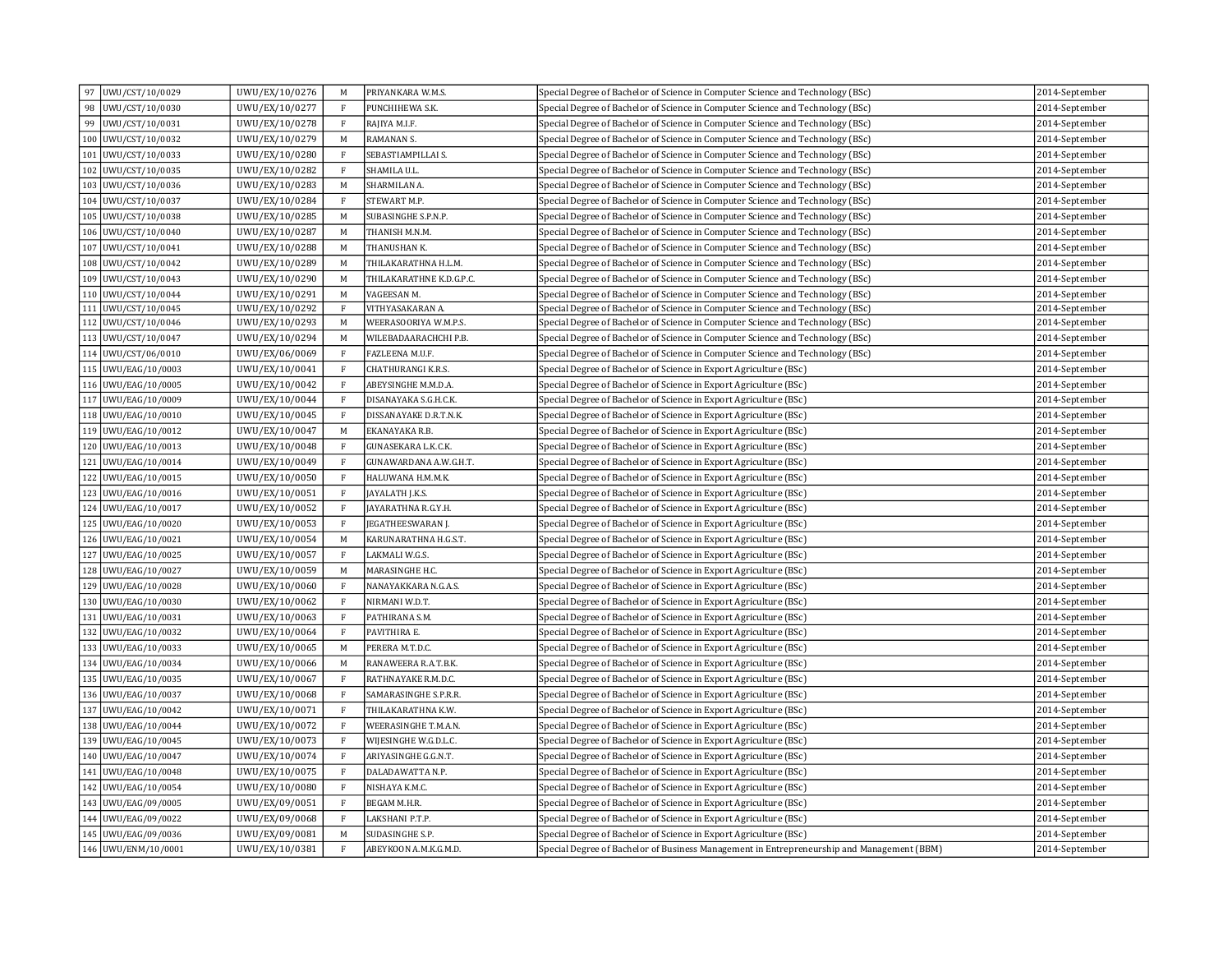| 147 UWU/ENM/10/0002 | UWU/EX/10/0382 | M            | AHAMED A.R.N.             | Special Degree of Bachelor of Business Management in Entrepreneurship and Management (BBM)            | 2014-September |
|---------------------|----------------|--------------|---------------------------|-------------------------------------------------------------------------------------------------------|----------------|
| 148 UWU/ENM/10/0003 | UWU/EX/10/0383 | F            | AMARAWANSHA T.G.A.H.C.    | Special Degree of Bachelor of Business Management in Entrepreneurship and Management (BBM)            | 2014-September |
| 149 UWU/ENM/10/0004 | UWU/EX/10/0384 | M            | ARIYARATHNA N.H.N.L.      | Special Degree of Bachelor of Business Management in Entrepreneurship and Management (BBM)            | 2014-September |
| 150 UWU/ENM/10/0005 | UWU/EX/10/0385 | F            | CHATHURANI K.P.G.         | Special Degree of Bachelor of Business Management in Entrepreneurship and Management (BBM)            | 2014-September |
| 151 UWU/ENM/10/0007 | UWU/EX/10/0387 | $\mathbf{F}$ | DARSHIKA P.M.K.N.         | Special Degree of Bachelor of Business Management in Entrepreneurship and Management (BBM)            | 2014-September |
| 152 UWU/ENM/10/0008 | UWU/EX/10/0388 | $\mathbf{F}$ | DHARMARATHNA M.K.M.       | Special Degree of Bachelor of Business Management in Entrepreneurship and Management (BBM)            | 2014-September |
| 153 UWU/ENM/10/0009 | UWU/EX/10/0389 | $\mathbf{F}$ | DISHANTHI K.G.C.K.        | Special Degree of Bachelor of Business Management in Entrepreneurship and Management (BBM)            | 2014-September |
| 154 UWU/ENM/10/0011 | UWU/EX/10/0391 | $\mathbf{F}$ | HERATH H.M.D.             | Special Degree of Bachelor of Business Management in Entrepreneurship and Management (BBM)            | 2014-September |
| 155 UWU/ENM/10/0013 | UWU/EX/10/0393 | $\mathbf{F}$ | HIRIPITIYA K.H.           | Special Degree of Bachelor of Business Management in Entrepreneurship and Management (BBM)            | 2014-September |
| 156 UWU/ENM/10/0014 | UWU/EX/10/0394 | M            | AYANETHTHI C.M.           | Special Degree of Bachelor of Business Management in Entrepreneurship and Management (BBM)            | 2014-September |
| 157 UWU/ENM/10/0015 | UWU/EX/10/0395 | M            | AYASINGHE W.P.G.R.N.      | Special Degree of Bachelor of Business Management in Entrepreneurship and Management (BBM)            | 2014-September |
| 158 UWU/ENM/10/0017 | UWU/EX/10/0397 | $\mathbf{F}$ | KARUNARATHNA A.C.U.       | Special Degree of Bachelor of Business Management in Entrepreneurship and Management (BBM)            | 2014-September |
| 159 UWU/ENM/10/0018 | UWU/EX/10/0398 | M            | KARUNARATHNA T.A.O.S.     | Special Degree of Bachelor of Business Management in Entrepreneurship and Management (BBM)            | 2014-September |
| 160 UWU/ENM/10/0019 | UWU/EX/10/0399 | $\mathbf{F}$ | KARUNATHILAKA W.A.J.S.    | Special Degree of Bachelor of Business Management in Entrepreneurship and Management (BBM)            | 2014-September |
| 161 UWU/ENM/10/0020 | UWU/EX/10/0400 | $\mathbf{F}$ | KATUGAMPALA S.D.          | Special Degree of Bachelor of Business Management in Entrepreneurship and Management (BBM)            | 2014-September |
| 162 UWU/ENM/10/0021 | UWU/EX/10/0401 | $\mathbf{F}$ | KRISHANTHI A.G.D.         | Special Degree of Bachelor of Business Management in Entrepreneurship and Management (BBM)            | 2014-September |
| 163 UWU/ENM/10/0022 | UWU/EX/10/0402 | M            | KULATHUNGA K.M.A.G.M.S.B. | Special Degree of Bachelor of Business Management in Entrepreneurship and Management (BBM)            | 2014-September |
| 164 UWU/ENM/10/0023 | UWU/EX/10/0403 | $\mathbf{F}$ | MADHUBHASHINI D.P.N.      | Special Degree of Bachelor of Business Management in Entrepreneurship and Management (BBM)            | 2014-September |
| 165 UWU/ENM/10/0024 | UWU/EX/10/0404 | $\mathbf{F}$ | MADUSHIKA R.A.S.          | Special Degree of Bachelor of Business Management in Entrepreneurship and Management (BBM)            | 2014-September |
| 166 UWU/ENM/10/0025 | UWU/EX/10/0405 | $\mathbf{F}$ | MENDIS B.V.G.             | Special Degree of Bachelor of Business Management in Entrepreneurship and Management (BBM)            | 2014-September |
| 167 UWU/ENM/10/0026 | UWU/EX/10/0406 | $\mathbf{F}$ | NIUNHELLA H.M.C.D.        | Special Degree of Bachelor of Business Management in Entrepreneurship and Management (BBM)            | 2014-September |
| 168 UWU/ENM/10/0027 | UWU/EX/10/0407 | $\mathbf{F}$ | AYAKODY J.A.D.S.M.        | Special Degree of Bachelor of Business Management in Entrepreneurship and Management (BBM)            | 2014-September |
| 169 UWU/ENM/10/0029 | UWU/EX/10/0409 | M            | PIUMAL R.J.K.S.           | Special Degree of Bachelor of Business Management in Entrepreneurship and Management (BBM)            | 2014-September |
| 170 UWU/ENM/10/0030 | UWU/EX/10/0410 | M            | PRABHATH K.D.M.           | Special Degree of Bachelor of Business Management in Entrepreneurship and Management (BBM)            | 2014-September |
| 171 UWU/ENM/10/0031 | UWU/EX/10/0411 | M            | PRIYANTHA J.D.K.          | Special Degree of Bachelor of Business Management in Entrepreneurship and Management (BBM)            | 2014-September |
| 172 UWU/ENM/10/0032 | UWU/EX/10/0412 | M            | PUSHPAKUMARA G.A.D.K.     | Special Degree of Bachelor of Business Management in Entrepreneurship and Management (BBM)            | 2014-September |
| 173 UWU/ENM/10/0034 | UWU/EX/10/0414 | F            | RAJAPAKSHA R.P.N.R.       | Special Degree of Bachelor of Business Management in Entrepreneurship and Management (BBM)            | 2014-September |
| 174 UWU/ENM/10/0035 | UWU/EX/10/0415 | $\rm F$      | RANDIMA G.A.D.            | Special Degree of Bachelor of Business Management in Entrepreneurship and Management (BBM)            | 2014-September |
| 175 UWU/ENM/10/0036 | UWU/EX/10/0416 | $\mathbf{F}$ | RATHNAYAKA R.M.D.M.       | Special Degree of Bachelor of Business Management in Entrepreneurship and Management (BBM)            | 2014-September |
| 176 UWU/ENM/10/0037 | UWU/EX/10/0417 | M            | SAGINTHAN K.              | Special Degree of Bachelor of Business Management in Entrepreneurship and Management (BBM)            | 2014-September |
| 177 UWU/ENM/10/0038 | UWU/EX/10/0418 | $\mathbf{F}$ | SAMARAWEERA W.S.N.        | Special Degree of Bachelor of Business Management in Entrepreneurship and Management (BBM)            | 2014-September |
| 178 UWU/ENM/10/0039 | UWU/EX/10/0419 | M            | SAMPATH G.G.A.I.          | Special Degree of Bachelor of Business Management in Entrepreneurship and Management (BBM)            | 2014-September |
| 179 UWU/ENM/10/0040 | UWU/EX/10/0420 | $\mathbf{F}$ | SEWWANDI A.H.N.           | Special Degree of Bachelor of Business Management in Entrepreneurship and Management (BBM)            | 2014-September |
| 180 UWU/ENM/10/0041 | UWU/EX/10/0421 | $\mathbf{F}$ | SHIFANA A.M.              | Special Degree of Bachelor of Business Management in Entrepreneurship and Management (BBM)            | 2014-September |
| 181 UWU/ENM/10/0042 | UWU/EX/10/0422 | M            | SILVA P.L.I.N.            | Special Degree of Bachelor of Business Management in Entrepreneurship and Management (BBM)            | 2014-September |
| 182 UWU/ENM/10/0043 | UWU/EX/10/0423 | $\mathbf{F}$ | SOORIYAARACHCHI S.T.S.    | Special Degree of Bachelor of Business Management in Entrepreneurship and Management (BBM)            | 2014-September |
| 183 UWU/ENM/10/0046 | UWU/EX/10/0425 | F            | UBESIRI K.E.              | Special Degree of Bachelor of Business Management in Entrepreneurship and Management (BBM)            | 2014-September |
| 184 UWU/ENM/10/0047 | UWU/EX/10/0426 | M            | WARNAKULASOORIYA W.M.N.M. | Special Degree of Bachelor of Business Management in Entrepreneurship and Management (BBM)            | 2014-September |
| 185 UWU/ENM/10/0048 | UWU/EX/10/0427 | M            | WEERASINGHE K.A.P.G.      | Special Degree of Bachelor of Business Management in Entrepreneurship and Management (BBM)            | 2014-September |
| 186 UWU/ENM/10/0049 | UWU/EX/10/0428 | M            | ZAIM M.Z.M.               | Special Degree of Bachelor of Business Management in Entrepreneurship and Management (BBM)            | 2014-September |
| 187 UWU/ENM/09/0002 | UWU/EX/09/0406 | $\mathbf{F}$ | ANANTHARAJA S.            | Special Degree of Bachelor of Business Management in Entrepreneurship and Management (BBM)            | 2014-September |
| 188 UWU/ENM/09/0012 | UWU/EX/09/0416 | $\mathbf{F}$ | DILINI F.K.R.             | Special Degree of Bachelor of Business Management in Entrepreneurship and Management (BBM)            | 2014-September |
| 189 UWU/ENM/09/0022 | UWU/EX/09/0426 | $\mathbf{F}$ | AYAWARDHANA W.M.S.R.      | Special Degree of Bachelor of Business Management in Entrepreneurship and Management (BBM)            | 2014-September |
| 190 UWU/ENM/09/0026 | UWU/EX/09/0430 | $\mathbf{F}$ | HERATH H.M.C.P.K          | Special Degree of Bachelor of Business Management in Entrepreneurship and Management (BBM)            | 2014-September |
| 191 UWU/ENM/09/0049 | UWU/EX/09/0452 | M            | THARAKA H.                | Special Degree of Bachelor of Business Management in Entrepreneurship and Management (BBM)            | 2014-September |
| 192 UWU/ENM/09/0054 | UWU/EX/09/0457 | $\mathbf{F}$ | WEHERAWATHTHA W.K.D.R.    | Special Degree of Bachelor of Business Management in Entrepreneurship and Management (BBM)            | 2014-September |
| 193 UWU/HTE/10/0001 | UWU/EX/10/0429 | M            | AASATH Y.M.               | (BBM) Special Degree of Bachelor of Business Management in Hospitality, Tourism and Events Management | 2014-September |
| 194 UWU/HTE/10/0002 | UWU/EX/10/0430 | M            | AHAMED M.F.F.             | Special Degree of Bachelor of Business Management in Hospitality, Tourism and Events Management (BBM) | 2014-September |
| 195 UWU/HTE/10/0003 | UWU/EX/10/0431 | M            | AMARASINGHE U.G.C.        | Special Degree of Bachelor of Business Management in Hospitality, Tourism and Events Management (BBM) | 2014-September |
| 196 UWU/HTE/10/0004 | UWU/EX/10/0432 | $\mathbf{F}$ | ARIYARATHNE M.M.          | Special Degree of Bachelor of Business Management in Hospitality, Tourism and Events Management (BBM) | 2014-September |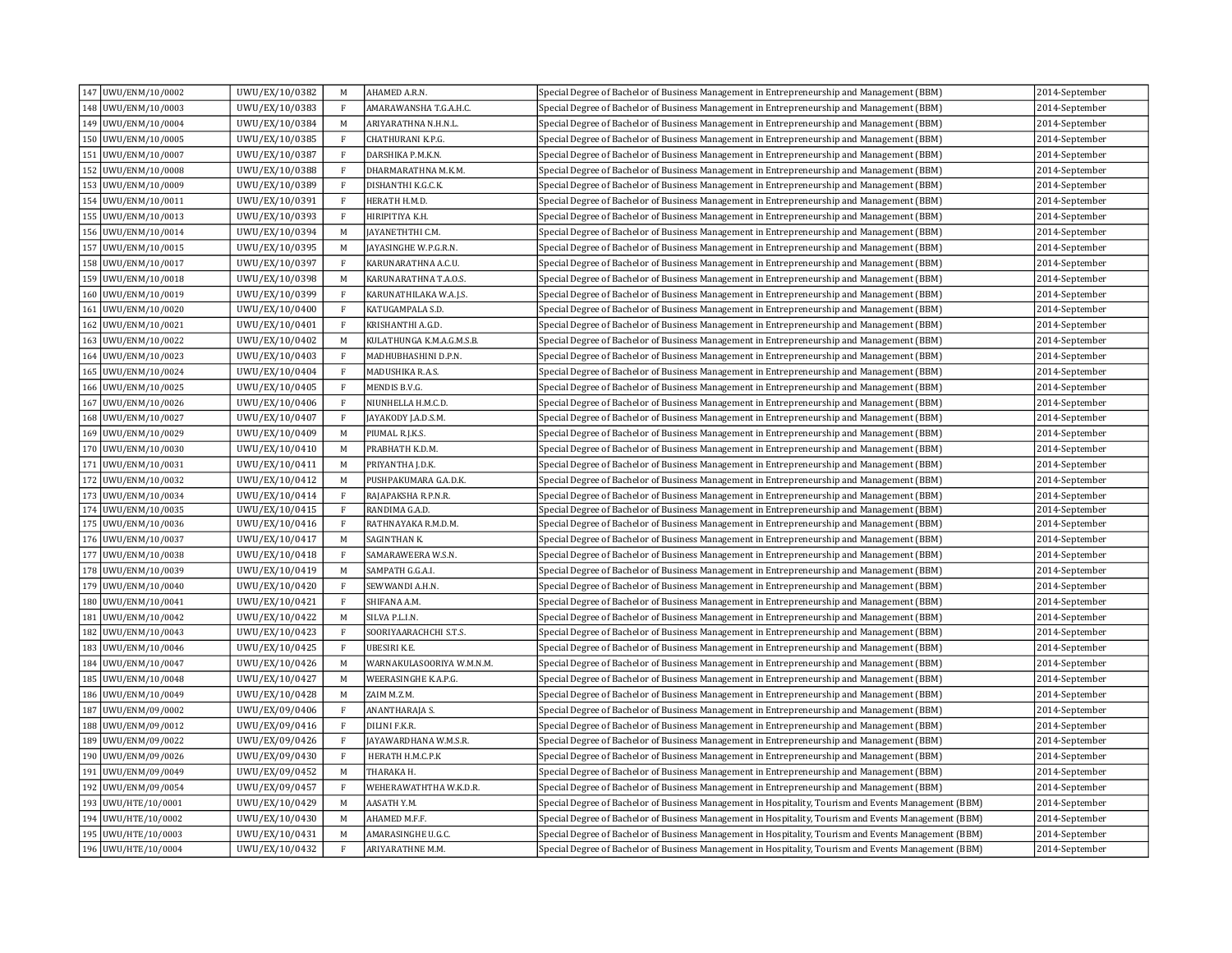| 197 UWU/HTE/10/0007    | UWU/EX/10/0434 | $\mathbf{F}$ | DHARMASENA K.L.R.M.        | Special Degree of Bachelor of Business Management in Hospitality, Tourism and Events Management (BBM) | 2014-September |
|------------------------|----------------|--------------|----------------------------|-------------------------------------------------------------------------------------------------------|----------------|
| 198 UWU/HTE/10/0008    | UWU/EX/10/0435 | $\mathbf{F}$ | DILHANI H.A.A.             | Special Degree of Bachelor of Business Management in Hospitality, Tourism and Events Management (BBM) | 2014-September |
| 199 UWU/HTE/10/0009    | UWU/EX/10/0436 | $\mathbf{F}$ | DINUSHANI S.D.I.           | (BBM) Special Degree of Bachelor of Business Management in Hospitality, Tourism and Events Management | 2014-September |
| 200 UWU/HTE/10/0010    | UWU/EX/10/0437 | $\mathbf{F}$ | EDIRIMANNA E.S.D.          | Special Degree of Bachelor of Business Management in Hospitality, Tourism and Events Management (BBM) | 2014-September |
| 201<br>UWU/HTE/10/0011 | UWU/EX/10/0438 | M            | FERNANDO G.K.M.            | Special Degree of Bachelor of Business Management in Hospitality, Tourism and Events Management (BBM) | 2014-September |
| 202 UWU/HTE/10/0012    | UWU/EX/10/0439 | $\mathbf{F}$ | FERNANDO M.J.R.S.          | Special Degree of Bachelor of Business Management in Hospitality, Tourism and Events Management (BBM) | 2014-September |
| 203 UWU/HTE/10/0013    | UWU/EX/10/0440 | $\mathbf{F}$ | HAMZAYINI S.P.             | Special Degree of Bachelor of Business Management in Hospitality, Tourism and Events Management (BBM) | 2014-September |
| 204 UWU/HTE/10/0014    | UWU/EX/10/0441 | M            | HESHAN K.G.L.R.            | Special Degree of Bachelor of Business Management in Hospitality, Tourism and Events Management (BBM) | 2014-September |
| 205 UWU/HTE/10/0015    | UWU/EX/10/0442 | M            | ISHAN K.Y.                 | Special Degree of Bachelor of Business Management in Hospitality, Tourism and Events Management (BBM) | 2014-September |
| 206 UWU/HTE/10/0017    | UWU/EX/10/0444 | $\mathbf{F}$ | AYAWARDHANA K.S.M.         | Special Degree of Bachelor of Business Management in Hospitality, Tourism and Events Management (BBM) | 2014-September |
| 207 UWU/HTE/10/0018    | UWU/EX/10/0445 | F            | KAMBURUGAMUWA K.L.S.N.     | Special Degree of Bachelor of Business Management in Hospitality, Tourism and Events Management (BBM) | 2014-September |
| 208 UWU/HTE/10/0019    | UWU/EX/10/0446 | $\mathbf{F}$ | KAUSHALYA E.M.K.C.         | Special Degree of Bachelor of Business Management in Hospitality, Tourism and Events Management (BBM) | 2014-September |
| 209 UWU/HTE/10/0020    | UWU/EX/10/0447 | M            | KUMAR K.P.K.               | Special Degree of Bachelor of Business Management in Hospitality, Tourism and Events Management (BBM) | 2014-September |
| 210 UWU/HTE/10/0021    | UWU/EX/10/0448 | $\mathbf{F}$ | KUMARI D.G.N.T.            | Special Degree of Bachelor of Business Management in Hospitality, Tourism and Events Management (BBM) | 2014-September |
| 211 UWU/HTE/10/0022    | UWU/EX/10/0449 | F            | KUMARI M.G.R.              | Special Degree of Bachelor of Business Management in Hospitality, Tourism and Events Management (BBM) | 2014-September |
| 212 UWU/HTE/10/0023    | UWU/EX/10/0450 | $\mathbf{F}$ | KUMARI S.M.D.P.T.          | Special Degree of Bachelor of Business Management in Hospitality, Tourism and Events Management (BBM) | 2014-September |
| 213 UWU/HTE/10/0024    | UWU/EX/10/0451 | M            | MADUSHANKA H.G.A           | Special Degree of Bachelor of Business Management in Hospitality, Tourism and Events Management (BBM) | 2014-September |
| 214 UWU/HTE/10/0025    | UWU/EX/10/0452 | $\mathbf{F}$ | MANAWASINHE U.A.J          | Special Degree of Bachelor of Business Management in Hospitality, Tourism and Events Management (BBM) | 2014-September |
| 215<br>UWU/HTE/10/0026 | UWU/EX/10/0453 | $\mathbf{F}$ | NADEESHANI R.A.N.          | (BBM) Special Degree of Bachelor of Business Management in Hospitality, Tourism and Events Management | 2014-September |
| 216 UWU/HTE/10/0027    | UWU/EX/10/0454 | $\rm F$      | NARMADA P.A.R.             | Special Degree of Bachelor of Business Management in Hospitality, Tourism and Events Management (BBM) | 2014-September |
| 217 UWU/HTE/10/0028    | UWU/EX/10/0455 | M            | NICHOLAS S.R.B.            | Special Degree of Bachelor of Business Management in Hospitality, Tourism and Events Management (BBM) | 2014-September |
| 218 UWU/HTE/10/0029    | UWU/EX/10/0456 | $\rm F$      | NIRANJALA F.B.             | Special Degree of Bachelor of Business Management in Hospitality, Tourism and Events Management (BBM) | 2014-September |
| 219 UWU/HTE/10/0030    | UWU/EX/10/0457 | M            | PERERA T.C.R.S.            | Special Degree of Bachelor of Business Management in Hospitality, Tourism and Events Management (BBM) | 2014-September |
| 220 UWU/HTE/10/0031    | UWU/EX/10/0458 | $\rm F$      | PERERA W.K.W.              | Special Degree of Bachelor of Business Management in Hospitality, Tourism and Events Management (BBM) | 2014-September |
| 221 UWU/HTE/10/0033    | UWU/EX/10/0460 | $\mathbf{F}$ | PREMACHANDRA A.G.A.        | Special Degree of Bachelor of Business Management in Hospitality, Tourism and Events Management (BBM) | 2014-September |
| 222 UWU/HTE/10/0034    | UWU/EX/10/0461 | M            | PUSHPAKUMARA W.K.J.        | Special Degree of Bachelor of Business Management in Hospitality, Tourism and Events Management (BBM) | 2014-September |
| 223 UWU/HTE/10/0035    | UWU/EX/10/0462 | $\mathbf{F}$ | RANDIMA P.K.H.             | Special Degree of Bachelor of Business Management in Hospitality, Tourism and Events Management (BBM) | 2014-September |
| 224 UWU/HTE/10/0036    | UWU/EX/10/0463 | $\,$ F       | RATHNAYAKA R.D.V.T.        | Special Degree of Bachelor of Business Management in Hospitality, Tourism and Events Management (BBM) | 2014-September |
| 225 UWU/HTE/10/0037    | UWU/EX/10/0464 | M            | SAMPATH M.A.               | Special Degree of Bachelor of Business Management in Hospitality, Tourism and Events Management (BBM) | 2014-September |
| 226 UWU/HTE/10/0038    | UWU/EX/10/0465 | $\rm F$      | SANDAMALI W.K.N.           | Special Degree of Bachelor of Business Management in Hospitality, Tourism and Events Management (BBM) | 2014-September |
| 227 UWU/HTE/10/0039    | UWU/EX/10/0466 | $\mathbf{F}$ | SANJEEWANI R.H.T.          | Special Degree of Bachelor of Business Management in Hospitality, Tourism and Events Management (BBM) | 2014-September |
| 228 UWU/HTE/10/0040    | UWU/EX/10/0467 | $\,$ F       | SELVARADNAM S.             | Special Degree of Bachelor of Business Management in Hospitality, Tourism and Events Management (BBM) | 2014-September |
| 229 UWU/HTE/10/0041    | UWU/EX/10/0468 | $\mathbf{F}$ | SENAWIRATHNA S.I.M.T.I.K.  | Special Degree of Bachelor of Business Management in Hospitality, Tourism and Events Management (BBM) | 2014-September |
| 230 UWU/HTE/10/0043    | UWU/EX/10/0470 | M            | TENNAKOON K.T.A.A.         | Special Degree of Bachelor of Business Management in Hospitality, Tourism and Events Management (BBM) | 2014-September |
| 231 UWU/HTE/10/0045    | UWU/EX/10/0472 | $\mathbf{F}$ | WARUNI G.I.                | Special Degree of Bachelor of Business Management in Hospitality, Tourism and Events Management (BBM) | 2014-September |
| 232 UWU/HTE/10/0046    | UWU/EX/10/0473 | M            | WICKRAMASINGHE K.K.S.N.    | Special Degree of Bachelor of Business Management in Hospitality, Tourism and Events Management (BBM) | 2014-September |
| 233 UWU/HTE/10/0047    | UWU/EX/10/0474 | $\mathbf{F}$ | WICKRAMATHILAKA K.W.A.D.N. | Special Degree of Bachelor of Business Management in Hospitality, Tourism and Events Management (BBM) | 2014-September |
| 234 UWU/HTE/10/0048    | UWU/EX/10/0475 | M            | WIJESEKARA W.M.A.K.        | Special Degree of Bachelor of Business Management in Hospitality, Tourism and Events Management (BBM) | 2014-September |
| 235 UWU/HTE/09/0007    | UWU/EX/09/0465 | M            | <b>FAREES A.A.</b>         | Special Degree of Bachelor of Business Management in Hospitality, Tourism and Events Management (BBM) | 2014-September |
| 236 UWU/HTE/09/0017    | UWU/EX/09/0475 | $\rm F$      | LOWE W.E.S.                | Special Degree of Bachelor of Business Management in Hospitality, Tourism and Events Management (BBM) | 2014-September |
| 237 UWU/HTE/09/0019    | UWU/EX/09/0477 | $\rm F$      | NISHAMANI E.H.U.           | Special Degree of Bachelor of Business Management in Hospitality, Tourism and Events Management (BBM) | 2014-September |
| 238 UWU/HTE/09/0033    | UWU/EX/09/0491 | $\,$ F       | SENARATHNE G.A.D.S.        | Special Degree of Bachelor of Business Management in Hospitality, Tourism and Events Management (BBM) | 2014-September |
| 239 UWU/HTE/09/0035    | UWU/EX/09/0493 | M            | SHANAKA G.W.L.             | Special Degree of Bachelor of Business Management in Hospitality, Tourism and Events Management (BBM) | 2014-September |
| 240 UWU/HTE/09/0036    | UWU/EX/09/0494 | $_{\rm F}$   | SOSAI X.J.M.               | Special Degree of Bachelor of Business Management in Hospitality, Tourism and Events Management (BBM) | 2014-September |
| 241 UWU/HTE/09/0037    | UWU/EX/09/0495 | M            | SOYSA W.H.M.               | Special Degree of Bachelor of Business Management in Hospitality, Tourism and Events Management (BBM) | 2014-September |
| 242 UWU/HTE/09/0041    | UWU/EX/09/0499 | M            | UBAIDULLA A.L.             | Special Degree of Bachelor of Business Management in Hospitality, Tourism and Events Management (BBM) | 2014-September |
| 243 UWU/HTE/09/0048    | UWU/EX/09/0506 | $\rm F$      | WICKRAMARATNA H.A.         | Special Degree of Bachelor of Business Management in Hospitality, Tourism and Events Management (BBM) | 2014-September |
| 244 UWU/MRT/10/0002    | UWU/EX/10/0343 | M            | AMIYANGODA A.G.T.R.        | Special Degree of Bachelor of Science in Mineral Resources and Technology (BSc)                       | 2014-September |
| 245 UWU/MRT/10/0003    | UWU/EX/10/0344 | M            | ARUNA O.K.D.D.             | Special Degree of Bachelor of Science in Mineral Resources and Technology (BSc)                       | 2014-September |
| 246 UWU/MRT/10/0004    | UWU/EX/10/0345 | M            | CHAMARA M.A.N.             | Special Degree of Bachelor of Science in Mineral Resources and Technology (BSc)                       | 2014-September |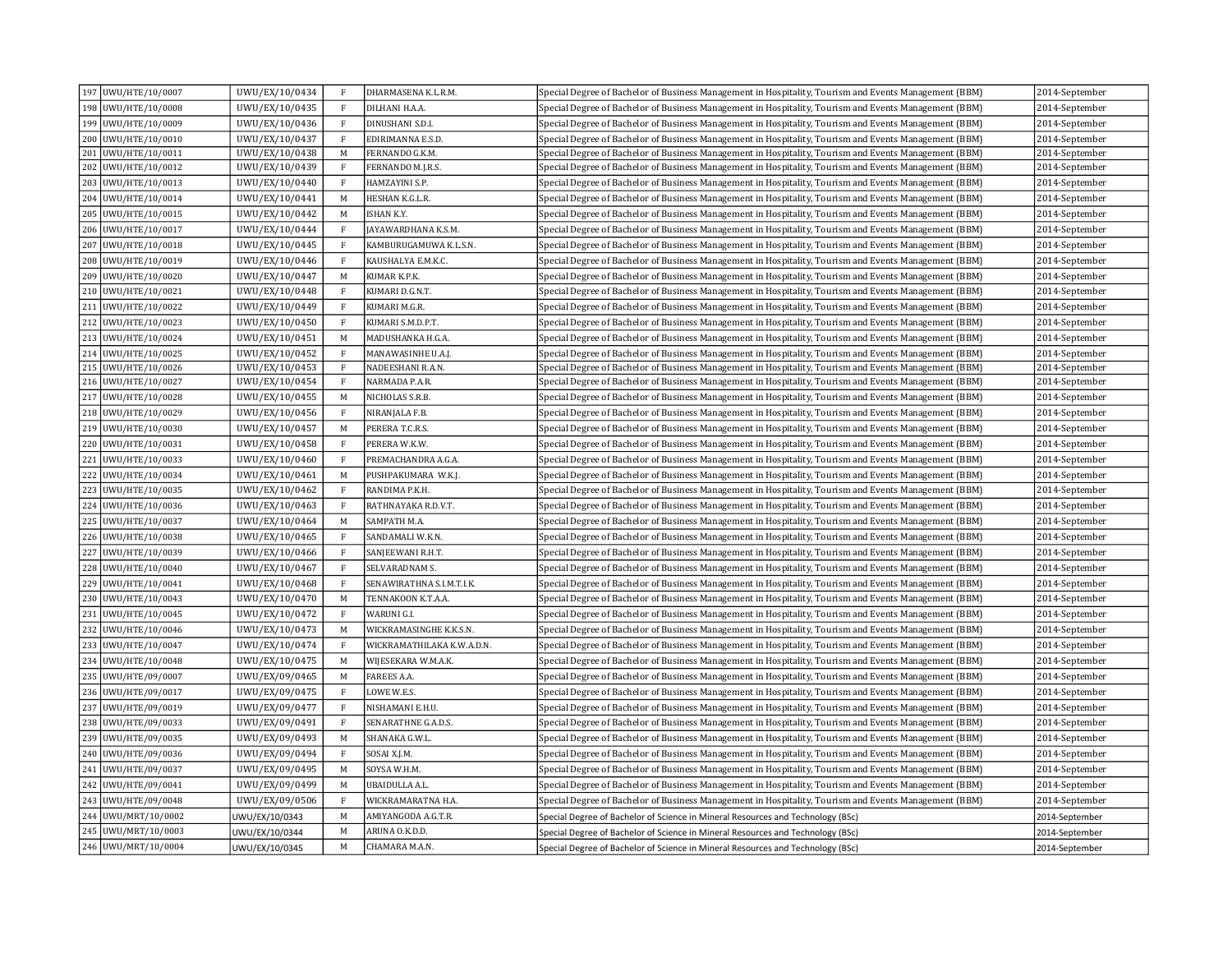|     | 247 UWU/MRT/10/0005 | UWU/EX/10/0346 | M            | CHATHURANGA H.P.G.        | Special Degree of Bachelor of Science in Mineral Resources and Technology (BSc)             | 2014-September |
|-----|---------------------|----------------|--------------|---------------------------|---------------------------------------------------------------------------------------------|----------------|
|     | 248 UWU/MRT/10/0006 | UWU/EX/10/0347 | F            | CHATHURI K.I.K.           | Special Degree of Bachelor of Science in Mineral Resources and Technology (BSc)             | 2014-September |
|     | 249 UWU/MRT/10/0007 | UWU/EX/10/0348 | M            | CHRISTOPHER W.A.P.P.      | Special Degree of Bachelor of Science in Mineral Resources and Technology (BSc)             | 2014-September |
|     | 250 UWU/MRT/10/0008 | UWU/EX/10/0349 | F            | DANUSHIKA R.W.            | Special Degree of Bachelor of Science in Mineral Resources and Technology (BSc)             | 2014-September |
|     | 251 UWU/MRT/10/0010 | UWU/EX/10/0351 | F            | DILANI P.                 | Special Degree of Bachelor of Science in Mineral Resources and Technology (BSc)             | 2014-September |
|     | 252 UWU/MRT/10/0012 | UWU/EX/10/0353 | $\mathbf{F}$ | ERANDI H.P.V.H.           | Special Degree of Bachelor of Science in Mineral Resources and Technology (BSc)             | 2014-September |
|     | 253 UWU/MRT/10/0013 | UWU/EX/10/0354 | M            | GAJAMUGAN G.              | Special Degree of Bachelor of Science in Mineral Resources and Technology (BSc)             | 2014-September |
|     | 254 UWU/MRT/10/0015 | UWU/EX/10/0355 | M            | HUSSAIN M.H.S.            | Special Degree of Bachelor of Science in Mineral Resources and Technology (BSc)             | 2014-September |
|     | 255 UWU/MRT/10/0016 | UWU/EX/10/0356 | F            | AYATHILAKA W.K.P.         | Special Degree of Bachelor of Science in Mineral Resources and Technology (BSc)             | 2014-September |
|     | 256 UWU/MRT/10/0017 | UWU/EX/10/0357 | M            | KAGGODAARACHCHI K.N.      | Special Degree of Bachelor of Science in Mineral Resources and Technology (BSc)             | 2014-September |
|     | 257 UWU/MRT/10/0018 | UWU/EX/10/0358 | M            | KAJARUBAN N.              | Special Degree of Bachelor of Science in Mineral Resources and Technology (BSc)             | 2014-September |
|     | 258 UWU/MRT/10/0021 | UWU/EX/10/0360 | M            | KRISHANTHA S.A.J.         | Special Degree of Bachelor of Science in Mineral Resources and Technology (BSc)             | 2014-September |
|     | 259 UWU/MRT/10/0022 | UWU/EX/10/0361 | $\rm F$      | NAWARATHNA T.N.T.K.       | Special Degree of Bachelor of Science in Mineral Resources and Technology (BSc)             | 2014-September |
|     | 260 UWU/MRT/10/0023 | UWU/EX/10/0362 | $\mathbf{F}$ | PERERA M.G.N.             | Special Degree of Bachelor of Science in Mineral Resources and Technology (BSc)             | 2014-September |
|     | 261 UWU/MRT/10/0025 | UWU/EX/10/0364 | M            | PRADEEP N.G.T.R.          | Special Degree of Bachelor of Science in Mineral Resources and Technology (BSc)             | 2014-September |
|     | 262 UWU/MRT/10/0026 | UWU/EX/10/0365 | $\mathbf{F}$ | PREMALAL W.A.V.           | Special Degree of Bachelor of Science in Mineral Resources and Technology (BSc)             | 2014-September |
|     | 263 UWU/MRT/10/0027 | UWU/EX/10/0366 | M            | RANGANA J.A.T.            | Special Degree of Bachelor of Science in Mineral Resources and Technology (BSc)             | 2014-September |
|     | 264 UWU/MRT/10/0028 | UWU/EX/10/0367 | M            | RIKAS M.F.M.              | Special Degree of Bachelor of Science in Mineral Resources and Technology (BSc)             | 2014-September |
|     | 265 UWU/MRT/10/0029 | UWU/EX/10/0368 | M            | RUPATHASAN N.             | Special Degree of Bachelor of Science in Mineral Resources and Technology (BSc)             | 2014-September |
|     | 266 UWU/MRT/10/0030 | UWU/EX/10/0369 | $\rm F$      | SAMARAKOON S.M.D.C.K.     | Special Degree of Bachelor of Science in Mineral Resources and Technology (BSc)             | 2014-September |
| 267 | UWU/MRT/10/0031     | UWU/EX/10/0370 | M            | SARANGA B.G.P.T.          | Special Degree of Bachelor of Science in Mineral Resources and Technology (BSc)             | 2014-September |
|     | 268 UWU/MRT/10/0032 | UWU/EX/10/0371 | $\mathbf{F}$ | SENEVIRATHNA T.C.         | Special Degree of Bachelor of Science in Mineral Resources and Technology (BSc)             | 2014-September |
|     | 269 UWU/MRT/10/0033 | UWU/EX/10/0372 | $\mathbf{F}$ | SHARMILA V.               | Special Degree of Bachelor of Science in Mineral Resources and Technology (BSc)             | 2014-September |
|     | 270 UWU/MRT/10/0034 | UWU/EX/10/0373 | $\mathbf M$  | SOMARATHNA R.M.U.M.       | Special Degree of Bachelor of Science in Mineral Resources and Technology (BSc)             | 2014-September |
| 271 | UWU/MRT/10/0035     | UWU/EX/10/0374 | M            | VIMALARATNE H.T.C.V.      | Special Degree of Bachelor of Science in Mineral Resources and Technology (BSc)             | 2014-September |
|     | 272 UWU/MRT/10/0036 | UWU/EX/10/0375 | F            | WEERAKOON W.M.D.S.K.      | Special Degree of Bachelor of Science in Mineral Resources and Technology (BSc)             | 2014-September |
| 273 | UWU/MRT/10/0038     | UWU/EX/10/0377 | $\mathbf{F}$ | WIJENAYAKA W.N.C.         | Special Degree of Bachelor of Science in Mineral Resources and Technology (BSc)             | 2014-September |
|     | 274 UWU/MRT/10/0039 | UWU/EX/10/0378 | F            | KARUNARATHNE T.K.M.D.     | Special Degree of Bachelor of Science in Mineral Resources and Technology (BSc)             | 2014-September |
|     | 275 UWU/MRT/10/0040 | UWU/EX/10/0379 | M            | WICKREMASINGHE P.C.B.     | Special Degree of Bachelor of Science in Mineral Resources and Technology (BSc)             | 2014-September |
|     | 276 UWU/MRT/10/0041 | UWU/EX/10/0380 | $\rm F$      | APPUHAMY G.K.D.M.K.       | Special Degree of Bachelor of Science in Mineral Resources and Technology (BSc)             | 2014-September |
|     | 277 UWU/MRT/08/0036 | UWU/EX/08/0272 | M            | UTHISHDIRAN S.            | Special Degree of Bachelor of Science in Mineral Resources and Technology (BSc)             | 2014-September |
|     | 278 UWU/PLT/10/0001 | UWU/EX/10/0166 | M            | ASIRI B.H.I.N.            | Special Degree of Bachelor of Science in Palm and Latex Technology and Value Addition (BSc) | 2014-September |
|     | 279 UWU/PLT/10/0002 | UWU/EX/10/0167 | $\rm F$      | ASURAMANNA A.P.S.         | Special Degree of Bachelor of Science in Palm and Latex Technology and Value Addition (BSc) | 2014-September |
|     | 280 UWU/PLT/10/0003 | UWU/EX/10/0168 | $\rm F$      | BANDARA K.W.A.            | Special Degree of Bachelor of Science in Palm and Latex Technology and Value Addition (BSc) | 2014-September |
|     | 281 UWU/PLT/10/0004 | UWU/EX/10/0169 | $\mathbf M$  | W.M.M.B. WEERAKKODI       | Special Degree of Bachelor of Science in Palm and Latex Technology and Value Addition (BSc) | 2014-September |
|     | 282 UWU/PLT/10/0006 | UWU/EX/10/0170 | $\rm F$      | BULATHSINGHALA B.A.D.U.P. | Special Degree of Bachelor of Science in Palm and Latex Technology and Value Addition (BSc) | 2014-September |
|     | 283 UWU/PLT/10/0012 | UWU/EX/10/0172 | M            | EKANAYAKE E.A.S.L.        | Special Degree of Bachelor of Science in Palm and Latex Technology and Value Addition (BSc) | 2014-September |
|     | 284 UWU/PLT/10/0013 | UWU/EX/10/0173 | $\rm F$      | HERATH H.M.B.             | Special Degree of Bachelor of Science in Palm and Latex Technology and Value Addition (BSc) | 2014-September |
|     | 285 UWU/PLT/10/0015 | UWU/EX/10/0174 | M            | IDDAMALGODA I.D.H.C.      | Special Degree of Bachelor of Science in Palm and Latex Technology and Value Addition (BSc) | 2014-September |
|     | 286 UWU/PLT/10/0017 | UWU/EX/10/0175 | M            | <b>JAYARATHNA T.S.</b>    | Special Degree of Bachelor of Science in Palm and Latex Technology and Value Addition (BSc) | 2014-September |
|     | 287 UWU/PLT/10/0019 | UWU/EX/10/0176 | $\rm F$      | KARUNARATHNA G.T.         | Special Degree of Bachelor of Science in Palm and Latex Technology and Value Addition (BSc) | 2014-September |
|     | 288 UWU/PLT/10/0020 | UWU/EX/10/0177 | M            | KUMARA H.S.S.             | Special Degree of Bachelor of Science in Palm and Latex Technology and Value Addition (BSc) | 2014-September |
|     | 289 UWU/PLT/10/0021 | UWU/EX/10/0178 | $\rm F$      | LIYANAGEDARA D.S.         | Special Degree of Bachelor of Science in Palm and Latex Technology and Value Addition (BSc) | 2014-September |
|     | 290 UWU/PLT/10/0025 | UWU/EX/10/0180 | $\mathbf M$  | NATHEER M.M.M.            | Special Degree of Bachelor of Science in Palm and Latex Technology and Value Addition (BSc) | 2014-September |
|     | 291 UWU/PLT/10/0027 | UWU/EX/10/0181 | $\rm F$      | PATABENDI P.H.J.          | Special Degree of Bachelor of Science in Palm and Latex Technology and Value Addition (BSc) | 2014-September |
|     | 292 UWU/PLT/10/0028 | UWU/EX/10/0182 | $\mathbf M$  | PEIRIS K.G.D.C.           | Special Degree of Bachelor of Science in Palm and Latex Technology and Value Addition (BSc) | 2014-September |
|     | 293 UWU/PLT/10/0029 | UWU/EX/10/0183 | $\rm F$      | PUTHISIGAMANI S.          | Special Degree of Bachelor of Science in Palm and Latex Technology and Value Addition (BSc) | 2014-September |
|     | 294 UWU/PLT/10/0031 | UWU/EX/10/0184 | M            | RANASINGHE K.D.M.L.       | Special Degree of Bachelor of Science in Palm and Latex Technology and Value Addition (BSc) | 2014-September |
|     | 295 UWU/PLT/10/0032 | UWU/EX/10/0185 | M            | SAMARAKOON M.G.L.         | Special Degree of Bachelor of Science in Palm and Latex Technology and Value Addition (BSc) | 2014-September |
|     | 296 UWU/PLT/10/0033 | UWU/EX/10/0186 | $\mathbf F$  | SINGHARALI S.M.S.P.       | Special Degree of Bachelor of Science in Palm and Latex Technology and Value Addition (BSc) | 2014-September |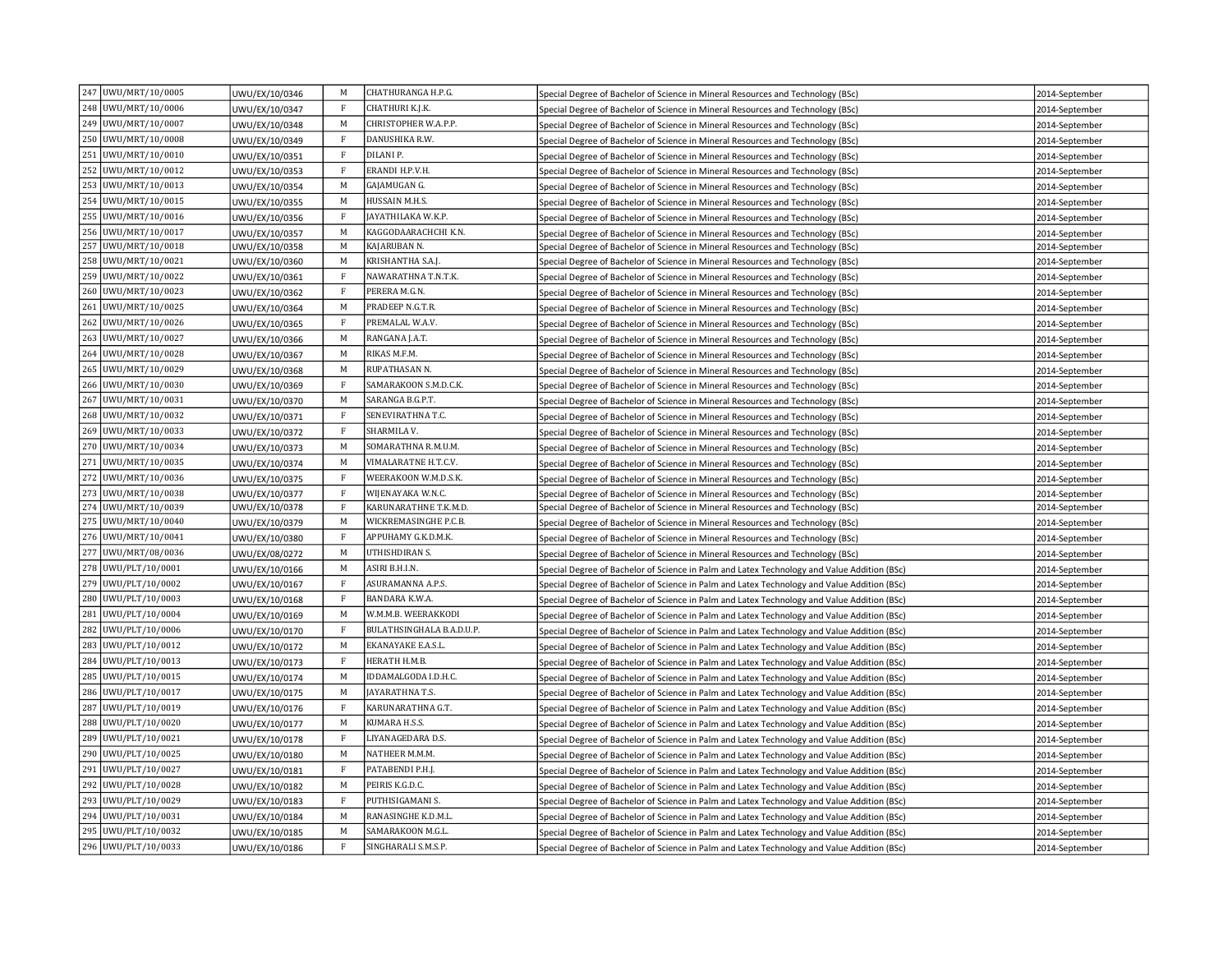| 297 UWU/PLT/10/0034    | UWU/EX/10/0187 | М            | <b>SURENTHER S.</b>    | Special Degree of Bachelor of Science in Palm and Latex Technology and Value Addition (BSc) | 2014-September |
|------------------------|----------------|--------------|------------------------|---------------------------------------------------------------------------------------------|----------------|
| 298 UWU/PLT/10/0035    | UWU/EX/10/0188 | $\mathbf{F}$ | SUTHARSINI P.          | Special Degree of Bachelor of Science in Palm and Latex Technology and Value Addition (BSc) | 2014-September |
| 299 UWU/PLT/10/0037    | UWU/EX/10/0189 | $\mathbf{F}$ | THARAKA H.L.T.         | Special Degree of Bachelor of Science in Palm and Latex Technology and Value Addition (BSc) | 2014-September |
| 300 UWU/PLT/10/0040    | UWU/EX/10/0191 | M            | WIJEDASA N.K.W.        | Special Degree of Bachelor of Science in Palm and Latex Technology and Value Addition (BSc) | 2014-September |
| 301 UWU/PLT/10/0042    | UWU/EX/10/0192 | M            | WIJESINGHE H.G.I.M.    | Special Degree of Bachelor of Science in Palm and Latex Technology and Value Addition (BSc) | 2014-September |
| 302 UWU/PLT/10/0044    | UWU/EX/10/0193 | $\rm F$      | LAKMINI B.K.K.         | Special Degree of Bachelor of Science in Palm and Latex Technology and Value Addition (BSc) | 2014-September |
| 303 UWU/PLT/10/0045    | UWU/EX/10/0194 | $\rm F$      | LATHIKA N.N.H.A.R.     | Special Degree of Bachelor of Science in Palm and Latex Technology and Value Addition (BSc) | 2014-September |
| 304 UWU/PLT/10/0046    | UWU/EX/10/0195 | $\mathbf{F}$ | PREMARATHNA D.G.D.H.   | Special Degree of Bachelor of Science in Palm and Latex Technology and Value Addition (BSc) | 2014-September |
| 305<br>UWU/PLT/10/0047 | UWU/EX/10/0196 | M            | THARAKA W.W.S.         | Special Degree of Bachelor of Science in Palm and Latex Technology and Value Addition (BSc) | 2014-September |
| 306 UWU/PLT/10/0048    | UWU/EX/10/0197 | $\rm F$      | YAPA L.O.R.            | Special Degree of Bachelor of Science in Palm and Latex Technology and Value Addition (BSc) | 2014-September |
| 307 UWU/PLT/10/0049    | UWU/EX/10/0198 | M            | DARSHANA G.G.N.        | Special Degree of Bachelor of Science in Palm and Latex Technology and Value Addition (BSc) | 2014-September |
| 308 UWU/PLT/10/0050    | UWU/EX/10/0199 | $\rm F$      | RATHNAYAKE R.K.N.N.    | Special Degree of Bachelor of Science in Palm and Latex Technology and Value Addition (BSc) | 2014-September |
| 309 UWU/PLT/10/0052    | UWU/EX/10/0201 | $\rm F$      | PIYARATNA M.N.C.K.     | Special Degree of Bachelor of Science in Palm and Latex Technology and Value Addition (BSc) | 2014-September |
| 310 UWU/PLT/10/0053    | UWU/EX/10/0202 | $\mathbf{F}$ | MADHUBHASHINI W.G.S.   | Special Degree of Bachelor of Science in Palm and Latex Technology and Value Addition (BSc) | 2014-September |
| 311 UWU/PLT/10/0054    | UWU/EX/10/0203 | $\rm F$      | PERERA W.P.M.D.A.      | Special Degree of Bachelor of Science in Palm and Latex Technology and Value Addition (BSc) | 2014-September |
| 312 UWU/PLT/09/0024    | UWU/EX/09/0207 | M            | MADUSHANKA J.B.A.I.    | Special Degree of Bachelor of Science in Palm and Latex Technology and Value Addition (BSc) | 2014-September |
| 313 UWU/PLT/09/0027    | UWU/EX/09/0210 | $\rm F$      | NANDASENA M.A.G.H.     | Special Degree of Bachelor of Science in Palm and Latex Technology and Value Addition (BSc) | 2014-September |
| 314 UWU/PLT/09/0039    | UWU/EX/09/0222 | M            | SANDAKELUM R.H.P.      | Special Degree of Bachelor of Science in Palm and Latex Technology and Value Addition (BSc) | 2014-September |
| 315 UWU/PLT/09/0045    | UWU/EX/09/0228 | M            | THILANGA G.P.D.L.S.    | Special Degree of Bachelor of Science in Palm and Latex Technology and Value Addition (BSc) | 2014-September |
| 316 UWU/SCT/10/0001    | UWU/EX/10/0204 | $\rm F$      | AMARATHUNGA H.P.       | Special Degree of Bachelor of Technology in Science and Technology (BTech)                  | 2014-September |
| 317 UWU/SCT/10/0002    | UWU/EX/10/0205 | M            | ANURADHA K.A.N.        | Special Degree of Bachelor of Technology in Science and Technology (BTech)                  | 2014-September |
| 318 UWU/SCT/10/0003    | UWU/EX/10/0206 | $\rm F$      | ASAKA M.I.F.           | Special Degree of Bachelor of Technology in Science and Technology (BTech)                  | 2014-September |
| 319 UWU/SCT/10/0005    | UWU/EX/10/0207 | $\rm F$      | CHANDRANI R.           | Special Degree of Bachelor of Technology in Science and Technology (BTech)                  | 2014-September |
| 320 UWU/SCT/10/0006    | UWU/EX/10/0208 | M            | CHATHURANGA K.W.S.     | Special Degree of Bachelor of Technology in Science and Technology (BTech)                  | 2014-September |
| 321 UWU/SCT/10/0007    | UWU/EX/10/0209 | $\mathbf{F}$ | DODAMGODA G.H.D.I.U.   | Special Degree of Bachelor of Technology in Science and Technology (BTech)                  | 2014-September |
| 322 UWU/SCT/10/0008    | UWU/EX/10/0210 | $\rm F$      | FAHEEMA S.F.           | Special Degree of Bachelor of Technology in Science and Technology (BTech)                  | 2014-September |
| 323 UWU/SCT/10/0010    | UWU/EX/10/0212 | $\mathbf{F}$ | GNANASUBRAMANIAM M.    | Special Degree of Bachelor of Technology in Science and Technology (BTech)                  | 2014-September |
| 324 UWU/SCT/10/0011    | UWU/EX/10/0213 | M            | HIROSHAAN V.           | Special Degree of Bachelor of Technology in Science and Technology (BTech)                  | 2014-September |
| 325 UWU/SCT/10/0012    | UWU/EX/10/0214 | $\rm F$      | JAYAMAHA J.M.S.S.      | Special Degree of Bachelor of Technology in Science and Technology (BTech)                  | 2014-September |
| 326 UWU/SCT/10/0013    | UWU/EX/10/0215 | $\mathbf{F}$ | AYARATHNE R.A.         | Special Degree of Bachelor of Technology in Science and Technology (BTech)                  | 2014-September |
| 327 UWU/SCT/10/0014    | UWU/EX/10/0216 | $\mathbf{F}$ | AYASINGHE J.M.R.       | Special Degree of Bachelor of Technology in Science and Technology (BTech)                  | 2014-September |
| 328 UWU/SCT/10/0015    | UWU/EX/10/0217 | $\mathbf{F}$ | KANAGASUNDRAM T.       | Special Degree of Bachelor of Technology in Science and Technology (BTech)                  | 2014-September |
| 329 UWU/SCT/10/0017    | UWU/EX/10/0219 | $\mathbf{F}$ | KANENTHIRAN T.         | Special Degree of Bachelor of Technology in Science and Technology (BTech)                  | 2014-September |
| 330 UWU/SCT/10/0018    | UWU/EX/10/0220 | M            | KARUNARATHNE K.R.S.    | Special Degree of Bachelor of Technology in Science and Technology (BTech)                  | 2014-September |
| 331 UWU/SCT/10/0020    | UWU/EX/10/0222 | $\mathbf{F}$ | LAKMALI N.A.D.         | Special Degree of Bachelor of Technology in Science and Technology (BTech)                  | 2014-September |
| 332 UWU/SCT/10/0021    | UWU/EX/10/0223 | $\mathbf{F}$ | MADUSANKI K.S.         | Special Degree of Bachelor of Technology in Science and Technology (BTech)                  | 2014-September |
| 333 UWU/SCT/10/0024    | UWU/EX/10/0224 | $\rm F$      | PERERA R.D.N.R.        | Special Degree of Bachelor of Technology in Science and Technology (BTech)                  | 2014-September |
| 334 UWU/SCT/10/0026    | UWU/EX/10/0226 | M            | RAHUMAN M.S.A.         | Special Degree of Bachelor of Technology in Science and Technology (BTech)                  | 2014-September |
| 335 UWU/SCT/10/0027    | UWU/EX/10/0227 | $\mathbf{F}$ | RATHNAYAKA N.M.        | Special Degree of Bachelor of Technology in Science and Technology (BTech)                  | 2014-September |
| 336 UWU/SCT/10/0028    | UWU/EX/10/0228 | M            | RATHNAYAKE H.G.H.B.    | Special Degree of Bachelor of Technology in Science and Technology (BTech)                  | 2014-September |
| 337 UWU/SCT/10/0031    | UWU/EX/10/0230 | M            | ROBINSON S.            | Special Degree of Bachelor of Technology in Science and Technology (BTech)                  | 2014-September |
| 338 UWU/SCT/10/0032    | UWU/EX/10/0231 | $\mathbf{F}$ | SAVITHRI W.A.K.        | Special Degree of Bachelor of Technology in Science and Technology (BTech)                  | 2014-September |
| 339 UWU/SCT/10/0033    | UWU/EX/10/0232 | M            | SENTHURAN P.           | Special Degree of Bachelor of Technology in Science and Technology (BTech)                  | 2014-September |
| 340 UWU/SCT/10/0035    | UWU/EX/10/0234 | $\mathbf{F}$ | SHAKIRA M.S.F.         | Special Degree of Bachelor of Technology in Science and Technology (BTech)                  | 2014-September |
| 341 UWU/SCT/10/0036    | UWU/EX/10/0235 | M            | SILVA M.W.R.C.         | Special Degree of Bachelor of Technology in Science and Technology (BTech)                  | 2014-September |
| 342 UWU/SCT/10/0038    | UWU/EX/10/0237 | $\mathbf{F}$ | THARMARATNAM T.        | Special Degree of Bachelor of Technology in Science and Technology (BTech)                  | 2014-September |
| 343 UWU/SCT/10/0039    | UWU/EX/10/0238 | $\mathbf{F}$ | VYSHNAVI G.            | Special Degree of Bachelor of Technology in Science and Technology (BTech)                  | 2014-September |
| 344 UWU/SCT/10/0040    | UWU/EX/10/0239 | M            | WAIDYATILLAKE K.B.P.M. | Special Degree of Bachelor of Technology in Science and Technology (BTech)                  | 2014-September |
| 345 UWU/SCT/10/0042    | UWU/EX/10/0241 | M            | WANITHUNGA W.A.A.E.B.  | Special Degree of Bachelor of Technology in Science and Technology (BTech)                  | 2014-September |
| 346 UWU/SCT/10/0043    | UWU/EX/10/0242 | M            | WATTEGEDARA P.U.       | Special Degree of Bachelor of Technology in Science and Technology (BTech)                  | 2014-September |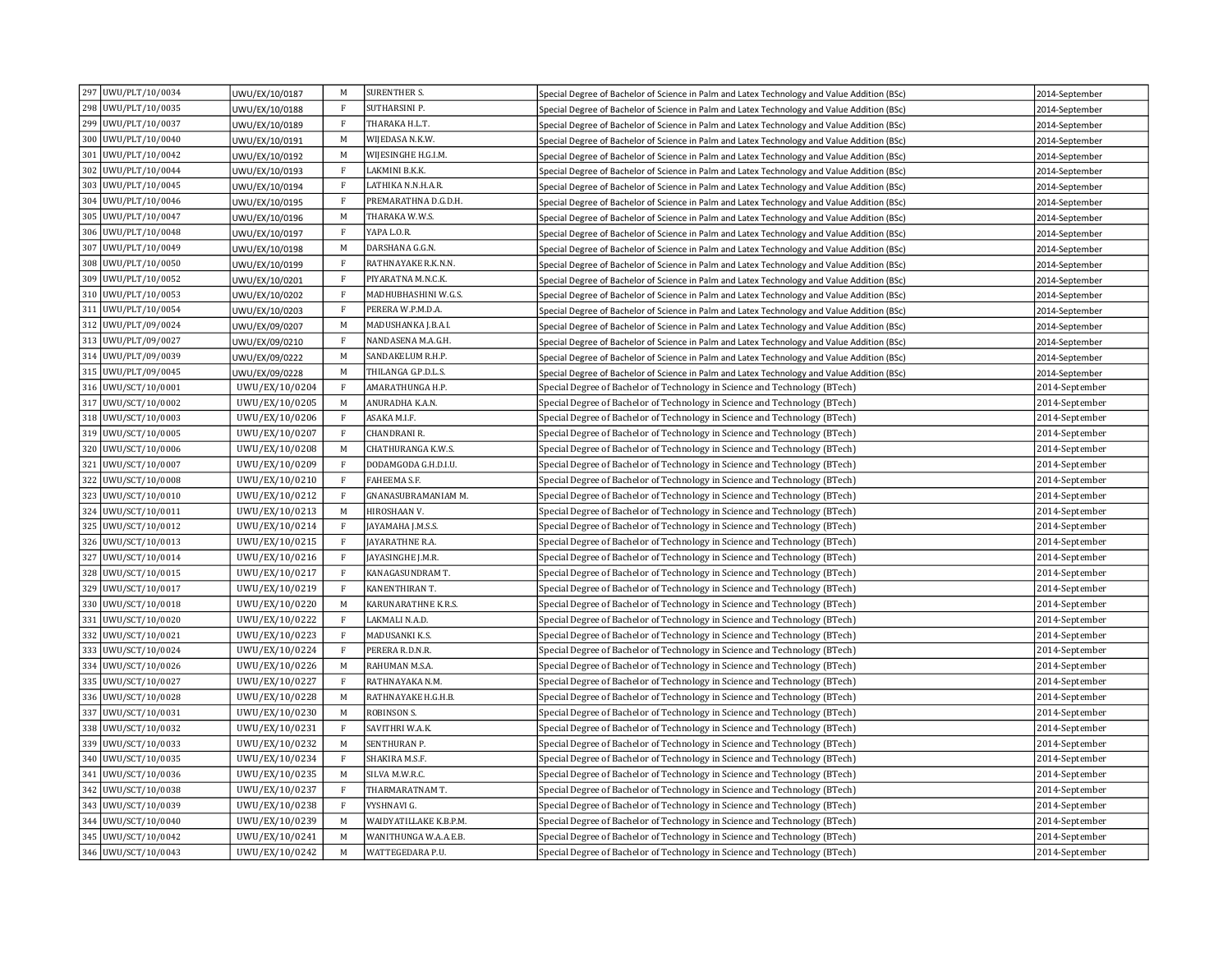| 347 UWU/SCT/10/0044 | UWU/EX/10/0243 | $\mathbf{F}$ | WIJESINGHE T.P.          | Special Degree of Bachelor of Technology in Science and Technology (BTech)       | 2014-September |
|---------------------|----------------|--------------|--------------------------|----------------------------------------------------------------------------------|----------------|
| 348 UWU/SCT/10/0045 | UWU/EX/10/0244 | $\mathbf{F}$ | DE SILVA H.S.U.          | Special Degree of Bachelor of Technology in Science and Technology (BTech)       | 2014-September |
| 349 UWU/SCT/10/0046 | UWU/EX/10/0245 | $\mathbf{F}$ | HERATH H.M.S.D.          | Special Degree of Bachelor of Technology in Science and Technology (BTech)       | 2014-September |
| 350 UWU/SCT/10/0047 | UWU/EX/10/0246 | M            | GOPINATH G.              | Special Degree of Bachelor of Technology in Science and Technology (BTech)       | 2014-September |
| 351 UWU/SCT/10/0048 | UWU/EX/10/0247 | M            | DISSANAYAKE D.M.A.L.     | Special Degree of Bachelor of Technology in Science and Technology (BTech)       | 2014-September |
| 352 UWU/SCT/10/0049 | UWU/EX/10/0248 | M            | SENEVIRATHNA M.M.G.T.L.  | Special Degree of Bachelor of Technology in Science and Technology (BTech)       | 2014-September |
| 353 UWU/SCT/10/0050 | UWU/EX/10/0249 | M            | SENEVIRATHNA K.L.C.D.    | Special Degree of Bachelor of Technology in Science and Technology (BTech)       | 2014-September |
| 354 UWU/SCT/10/0051 | UWU/EX/10/0250 | $\rm F$      | KALUPAHANA K.N.          | Special Degree of Bachelor of Technology in Science and Technology (BTech)       | 2014-September |
| 355 UWU/SCT/09/0028 | UWU/EX/09/0259 | M            | PEDURUHEWA T.            | Special Degree of Bachelor of Technology in Science and Technology (BTech)       | 2014-September |
| 356 UWU/SCT/08/0003 | UWU/EX/08/0290 | M            | BANNAGGEDARA B.B.S.      | Special Degree of Bachelor of Technology in Science and Technology (BTech)       | 2014-September |
| 357 UWU/TEA/10/0001 | UWU/EX/10/0081 | M            | ABEWARDANA H.M.P.        | Special Degree of Bachelor of Science in Tea Technology and Value Addition (BSc) | 2014-September |
| 358 UWU/TEA/10/0002 | UWU/EX/10/0082 | M            | AMARADIWAKARA N.W.       | Special Degree of Bachelor of Science in Tea Technology and Value Addition (BSc) | 2014-September |
| 359 UWU/TEA/10/0003 | UWU/EX/10/0083 | $\mathbf{F}$ | ATHURUPANA G.R.L.A.K.    | Special Degree of Bachelor of Science in Tea Technology and Value Addition (BSc) | 2014-September |
| 360 UWU/TEA/10/0005 | UWU/EX/10/0085 | $\mathbf{F}$ | CHATHURANGI N.H.K.       | Special Degree of Bachelor of Science in Tea Technology and Value Addition (BSc) | 2014-September |
| 361 UWU/TEA/10/0006 | UWU/EX/10/0086 | $\mathbf{F}$ | DE SILVA T.B.Y.A.        | Special Degree of Bachelor of Science in Tea Technology and Value Addition (BSc) | 2014-September |
| 362 UWU/TEA/10/0007 | UWU/EX/10/0087 | $\rm F$      | DILRUKSHIKA H.L.T.       | Special Degree of Bachelor of Science in Tea Technology and Value Addition (BSc) | 2014-September |
| 363 UWU/TEA/10/0010 | UWU/EX/10/0088 | $\mathbf{F}$ | DULANJALEE A.G.C.        | Special Degree of Bachelor of Science in Tea Technology and Value Addition (BSc) | 2014-September |
| 364 UWU/TEA/10/0012 | UWU/EX/10/0089 | M            | FERNANDO W.W.A.S.N.      | Special Degree of Bachelor of Science in Tea Technology and Value Addition (BSc) | 2014-September |
| 365 UWU/TEA/10/0014 | UWU/EX/10/0090 | $\mathbf{F}$ | GUNARATHNA B.G.C.P.      | Special Degree of Bachelor of Science in Tea Technology and Value Addition (BSc) | 2014-September |
| 366 UWU/TEA/10/0015 | UWU/EX/10/0091 | M            | HANGAWATTA H.A.M.C.M.    | Special Degree of Bachelor of Science in Tea Technology and Value Addition (BSc) | 2014-September |
| 367 UWU/TEA/10/0017 | UWU/EX/10/0093 | $\rm F$      | HEWAVITHARANA M.K.       | Special Degree of Bachelor of Science in Tea Technology and Value Addition (BSc) | 2014-September |
| 368 UWU/TEA/10/0018 | UWU/EX/10/0094 | M            | IHJAS Y.M.               | Special Degree of Bachelor of Science in Tea Technology and Value Addition (BSc) | 2014-September |
| 369 UWU/TEA/10/0019 | UWU/EX/10/0095 | $\rm F$      | ILANKOON I.M.R.L.K.      | Special Degree of Bachelor of Science in Tea Technology and Value Addition (BSc) | 2014-September |
| 370 UWU/TEA/10/0020 | UWU/EX/10/0096 | M            | AYARATHNA R.M.P.C.       | Special Degree of Bachelor of Science in Tea Technology and Value Addition (BSc) | 2014-September |
| 371 UWU/TEA/10/0023 | UWU/EX/10/0097 | M            | KARUNARATHNA W.A.B.S.    | Special Degree of Bachelor of Science in Tea Technology and Value Addition (BSc) | 2014-September |
| 372 UWU/TEA/10/0024 | UWU/EX/10/0098 | M            | KISHOKANTHAN S.          | Special Degree of Bachelor of Science in Tea Technology and Value Addition (BSc) | 2014-September |
| 373 UWU/TEA/10/0026 | UWU/EX/10/0099 | $_{\rm F}$   | LAKDILU D.A.W.           | Special Degree of Bachelor of Science in Tea Technology and Value Addition (BSc) | 2014-September |
| 374 UWU/TEA/10/0027 | UWU/EX/10/0100 | M            | LINDULA P.H.K.O          | Special Degree of Bachelor of Science in Tea Technology and Value Addition (BSc) | 2014-September |
| 375 UWU/TEA/10/0028 | UWU/EX/10/0101 | M            | MUDHANNAYAKE M.N.C.      | Special Degree of Bachelor of Science in Tea Technology and Value Addition (BSc) | 2014-September |
| 376 UWU/TEA/10/0030 | UWU/EX/10/0102 | $\mathbf{F}$ | MUNASINGHE M.A.U.P.      | Special Degree of Bachelor of Science in Tea Technology and Value Addition (BSc) | 2014-September |
| 377 UWU/TEA/10/0031 | UWU/EX/10/0103 | M            | NISHANTHA R.W.G.D.       | Special Degree of Bachelor of Science in Tea Technology and Value Addition (BSc) | 2014-September |
| 378 UWU/TEA/10/0032 | UWU/EX/10/0104 | M            | PARTHTHIPAN K.           | Special Degree of Bachelor of Science in Tea Technology and Value Addition (BSc) | 2014-September |
| 379 UWU/TEA/10/0033 | UWU/EX/10/0105 | $\mathbf{F}$ | PATHIRANA P.C.S.         | Special Degree of Bachelor of Science in Tea Technology and Value Addition (BSc) | 2014-September |
| 380 UWU/TEA/10/0034 | UWU/EX/10/0106 | $\mathbf{F}$ | PRASADINIE P.K.M.        | Special Degree of Bachelor of Science in Tea Technology and Value Addition (BSc) | 2014-September |
| 381 UWU/TEA/10/0035 | UWU/EX/10/0107 | $\mathbf{F}$ | PRIYANI A.G.S.           | Special Degree of Bachelor of Science in Tea Technology and Value Addition (BSc) | 2014-September |
| 382 UWU/TEA/10/0036 | UWU/EX/10/0108 | $\mathbf{F}$ | RAMANAYAKA R.J.M.D.K.    | Special Degree of Bachelor of Science in Tea Technology and Value Addition (BSc) | 2014-September |
| 383 UWU/TEA/10/0037 | UWU/EX/10/0109 | $\mathbf{F}$ | RANASINGHE D.N.C.        | Special Degree of Bachelor of Science in Tea Technology and Value Addition (BSc) | 2014-September |
| 384 UWU/TEA/10/0038 | UWU/EX/10/0110 | $\mathbf{F}$ | RUWANKA W.K.T.           | Special Degree of Bachelor of Science in Tea Technology and Value Addition (BSc) | 2014-September |
| 385 UWU/TEA/10/0039 | UWU/EX/10/0111 | $\rm F$      | SENEVIRATHNE S.U.        | Special Degree of Bachelor of Science in Tea Technology and Value Addition (BSc) | 2014-September |
| 386 UWU/TEA/10/0040 | UWU/EX/10/0112 | M            | SULAXAN T.               | Special Degree of Bachelor of Science in Tea Technology and Value Addition (BSc) | 2014-September |
| 387 UWU/TEA/10/0041 | UWU/EX/10/0113 | $\rm F$      | THENNAKOON T.M.I.V.      | Special Degree of Bachelor of Science in Tea Technology and Value Addition (BSc) | 2014-September |
| 388 UWU/TEA/10/0045 | UWU/EX/10/0115 | M            | WIJERATHNE K.M.D.L.      | Special Degree of Bachelor of Science in Tea Technology and Value Addition (BSc) | 2014-September |
| 389 UWU/TEA/10/0046 | UWU/EX/10/0116 | M            | PRIYADHARSHANA N.L.V.N.  | Special Degree of Bachelor of Science in Tea Technology and Value Addition (BSc) | 2014-September |
| 390 UWU/TEA/10/0047 | UWU/EX/10/0117 | $\mathbf{F}$ | RATHNAYAKA L.P.          | Special Degree of Bachelor of Science in Tea Technology and Value Addition (BSc) | 2014-September |
| 391 UWU/TEA/10/0048 | UWU/EX/10/0118 | $\mathbf{F}$ | BANDARA D.W.N.G.         | Special Degree of Bachelor of Science in Tea Technology and Value Addition (BSc) | 2014-September |
| 392 UWU/TEA/10/0050 | UWU/EX/10/0120 | M            | WIJERATHNA M.M.U.A.      | Special Degree of Bachelor of Science in Tea Technology and Value Addition (BSc) | 2014-September |
| 393 UWU/TEA/09/0026 | UWU/EX/09/0114 | $\mathbf{F}$ | MUNASINGHE L.K.          | Special Degree of Bachelor of Science in Tea Technology and Value Addition (BSc) | 2014-September |
| 394 UWU/IIT/10/0001 | UWU/EX/10/0295 | $\mathbf{F}$ | ALWIS N.D.H.D.           | Special Degree of Bachelor of Industrial Information Technology (BIIT)           | 2014-September |
| 395 UWU/IIT/10/0003 | UWU/EX/10/0297 | M            | <b>BALAKANTHAN G.</b>    | Special Degree of Bachelor of Industrial Information Technology (BIIT)           | 2014-September |
| 396 UWU/IIT/10/0004 | UWU/EX/10/0298 | $\rm F$      | <b>BALASURIYA A.P.N.</b> | Special Degree of Bachelor of Industrial Information Technology (BIIT)           | 2014-September |